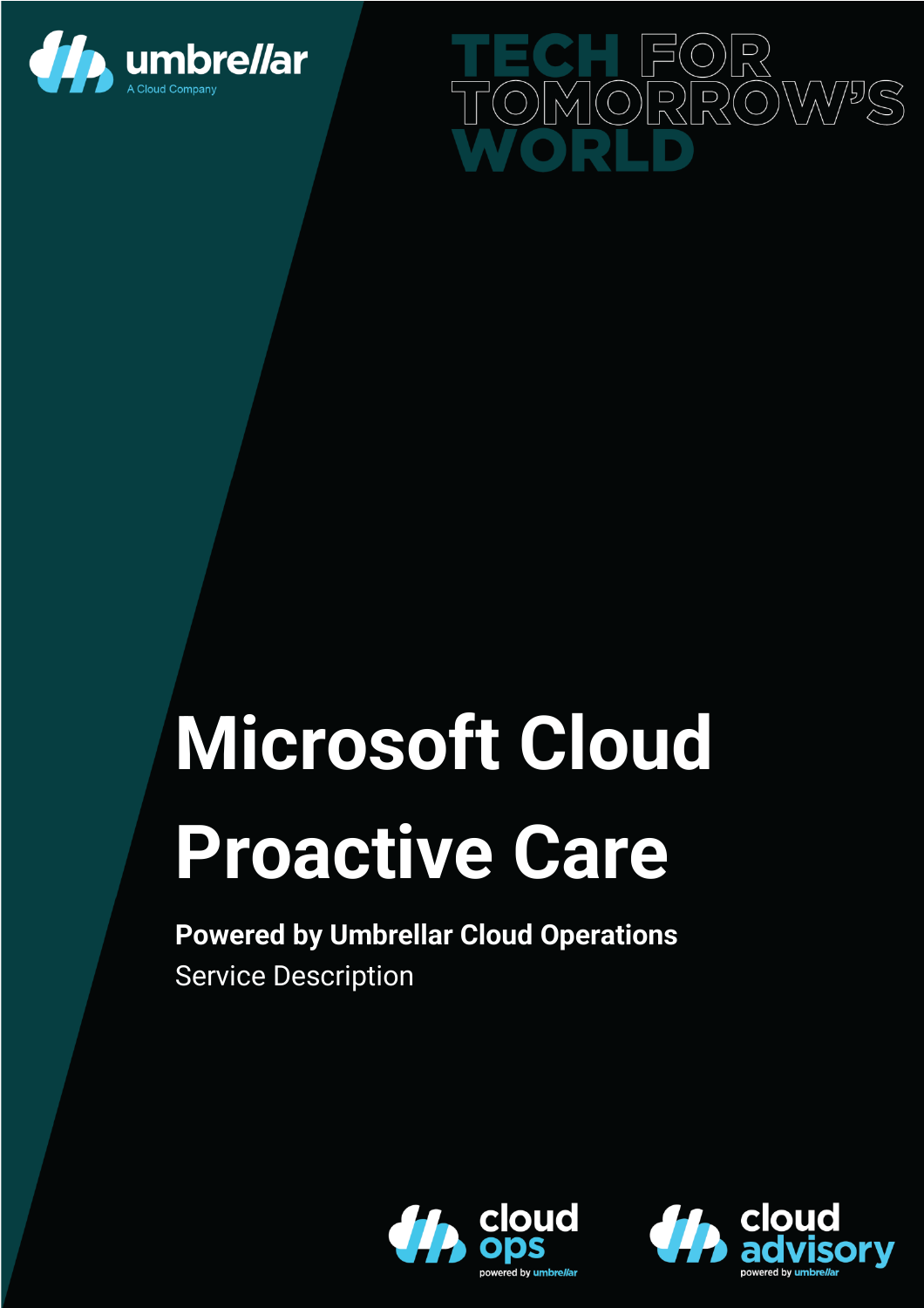

# **Contents**

| $\mathbf{1}$   |       |  |
|----------------|-------|--|
|                | 1.1   |  |
|                | 1.2   |  |
| $\overline{2}$ |       |  |
|                | 2.1   |  |
| 3              |       |  |
|                | 3.1   |  |
|                | 3.2   |  |
| 4              |       |  |
|                | 4.1   |  |
|                | 4.2   |  |
|                | 4.2.1 |  |
|                | 4.3   |  |
| 5              |       |  |
| 6              |       |  |
|                | 6.1   |  |
|                | 6.2   |  |
|                | 6.2.1 |  |
|                | 6.3   |  |
|                | 6.4   |  |
|                | 6.5   |  |
|                | 6.6   |  |
| 7              |       |  |
|                | 7.1   |  |
|                | 7.1.1 |  |
|                | 7.1.2 |  |
|                | 7.2   |  |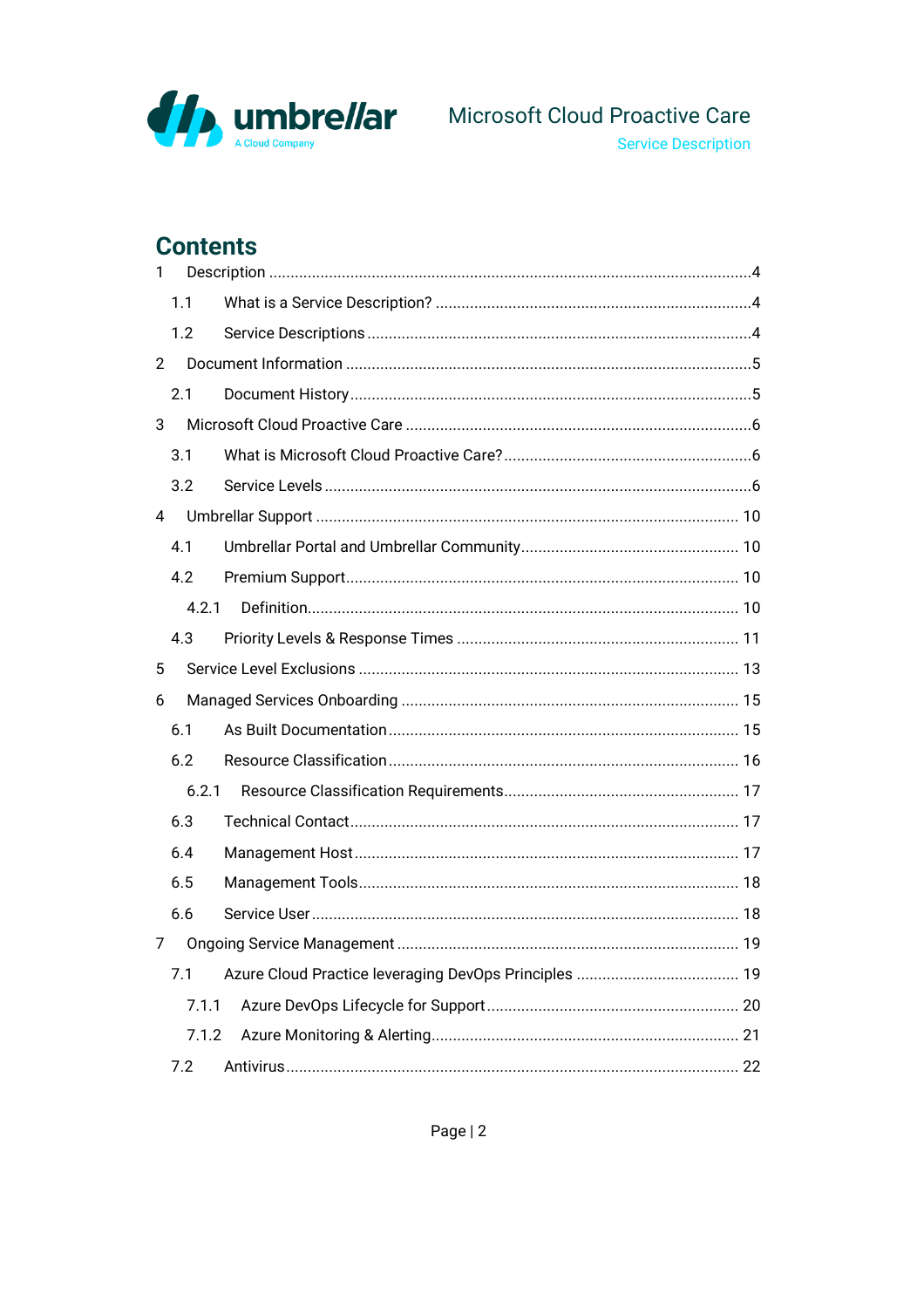

|   | 7.3   |  |
|---|-------|--|
|   | 7.4   |  |
|   | 7.5   |  |
|   | 7.6   |  |
|   | 7.7   |  |
|   | 7.7.1 |  |
|   | 7.7.2 |  |
|   | 7.7.3 |  |
|   | 7.8   |  |
|   | 7.9   |  |
| 8 |       |  |
|   | 8.1   |  |
|   | 8.2   |  |
|   | 8.3   |  |
|   | 8.4   |  |
| 9 |       |  |
|   | 9.1   |  |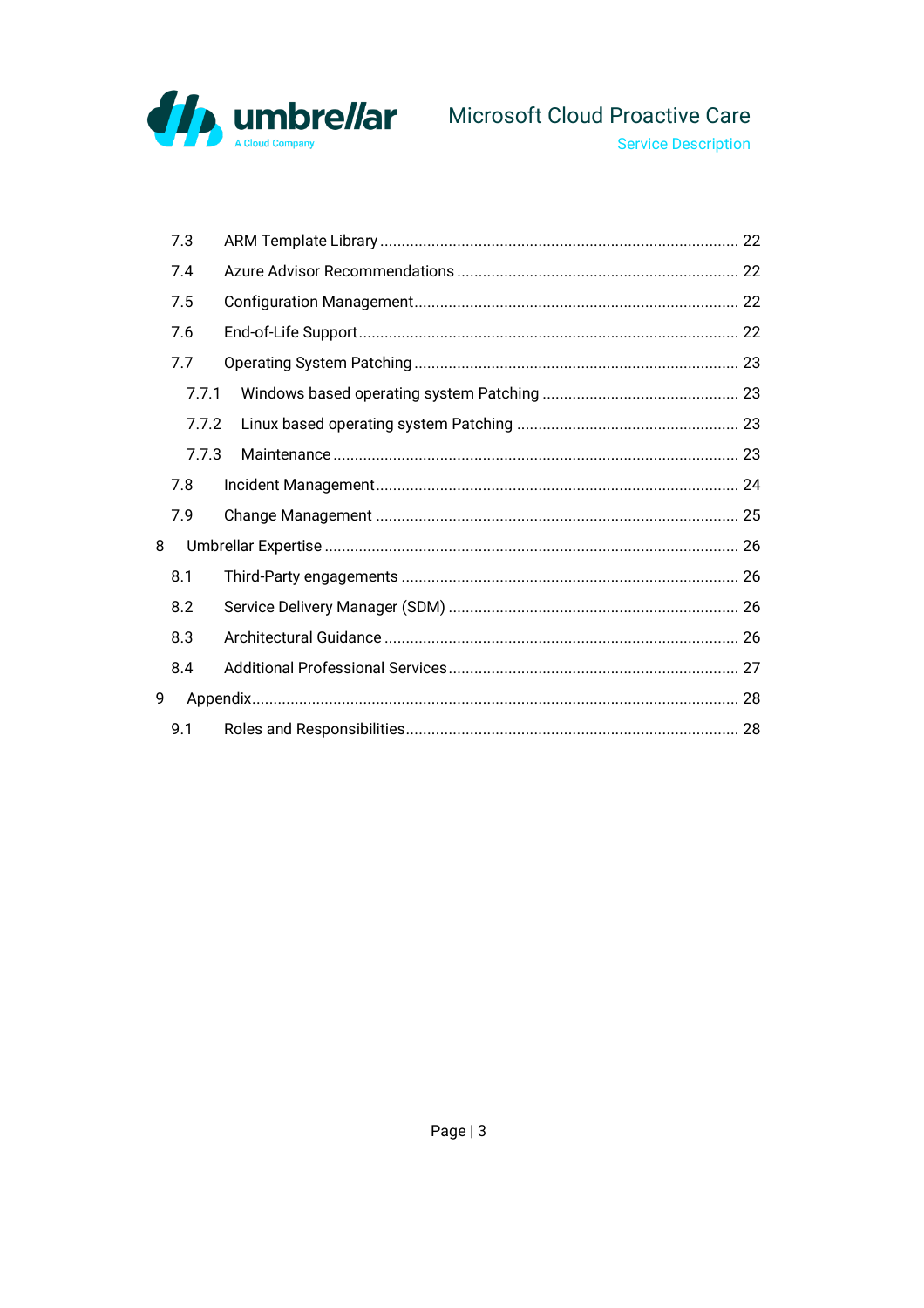

# <span id="page-3-0"></span>**1 Description**

#### <span id="page-3-1"></span>**1.1 What is a Service Description?**

The Umbrellar Service Description defines the services offered and specific conditions for each of these Services. This document forms part of our General Terms and Conditions. The overall terms comprise:

- a) Sales Proposal including a Schedule of Services purchased or a signed Master Services Agreement
- b) Umbrellar Service Descriptions detailing the conditions of Services purchased
- c) General Terms and Conditions

#### <span id="page-3-2"></span>**1.2 Service Descriptions**

The below service descriptions define the elements delivered as part of the contracted products. This will include the inclusions, exclusions, service levels, product options and associated support model.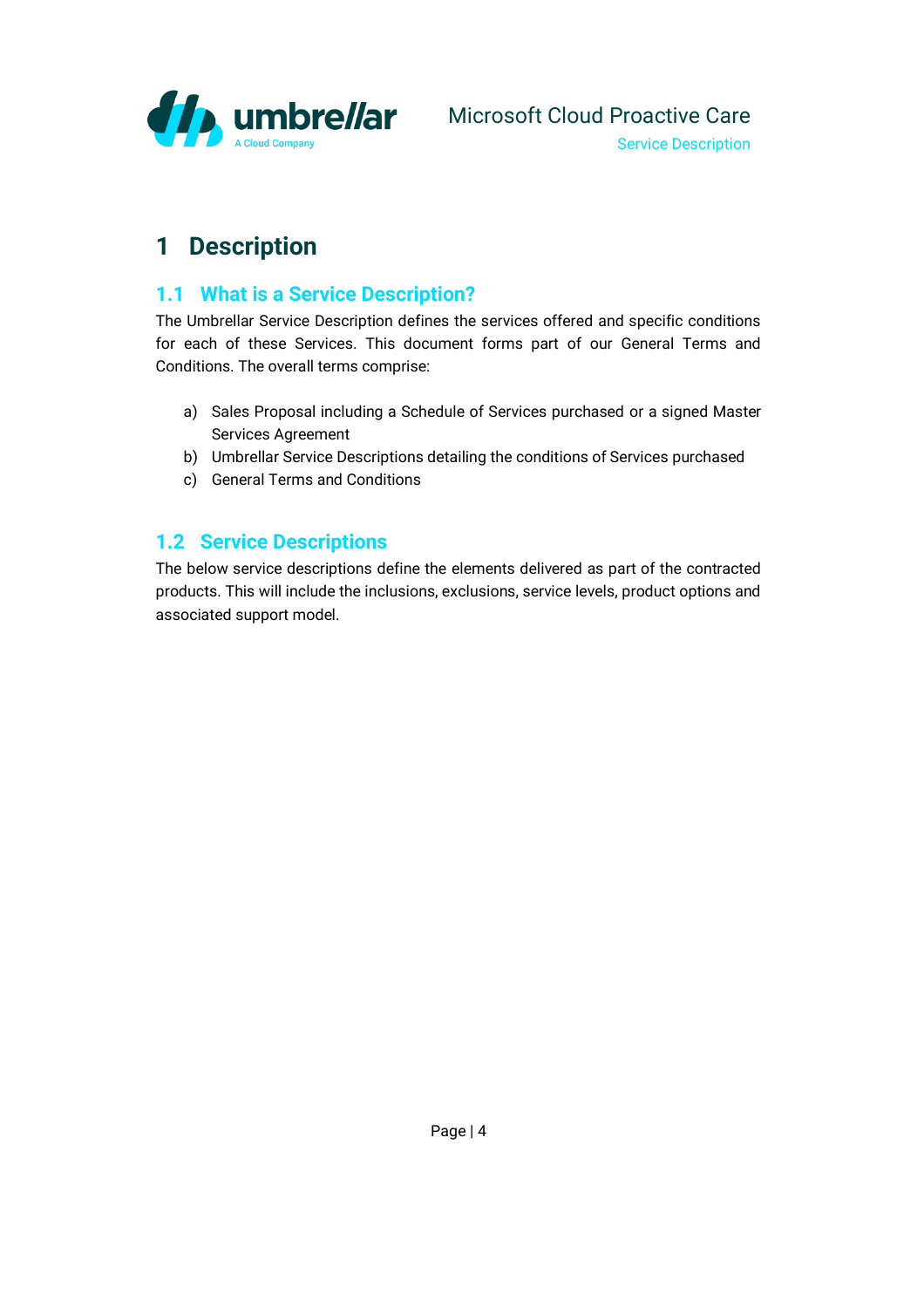

# <span id="page-4-0"></span>**2 Document Information**

#### <span id="page-4-1"></span>**2.1 Document History**

This document has been through these revisions:

| <b>Date</b>         | <b>Status</b> | <b>Version</b> | <b>Edited by</b> | <b>Description for Changes</b>                                                                                            |
|---------------------|---------------|----------------|------------------|---------------------------------------------------------------------------------------------------------------------------|
| 26/09/2018 Approved |               | 1.0            | ILK/DG           | Initial version                                                                                                           |
| 19/11/2018 Updated  |               | 1.1            | <b>ILK</b>       | New Branding, minor changes<br>to Account Review                                                                          |
| 04/12/2018 Updated  |               | 1.2            | ILK              | Removed "The Parties"<br>section                                                                                          |
| 12/02/2019 Updated  |               | 1.3            | <b>ILK</b>       | Section 3.2 updated; Section<br>3.3.3 Backup Management<br>added                                                          |
| 17/05/2019 Approved |               | 2.0            | ILK              | Merged Azure and Umbrellar<br>Cloud Proactive Care and<br>updated to align with Azure<br><b>Managed Services Practise</b> |
| 21/05/2019          | Updated       | 2.1            | ILK.             | Added section 5.1.2.3 Advanced<br>Monitoring, Website and section<br>Classification<br>4.1.3<br>Resource<br>Requirements  |
| 06/08/2019          | Updated       | 2.2            | ILK.             | Incorporated SLA's into Proactive<br>Care                                                                                 |
| 13/08/2019          | Updated       | 2.3            | <b>ILK</b>       | Proactive Care Basic Offering                                                                                             |
| 30/10/2019          | Updated       | 2.4            | DH               | SLA Update and Formatting                                                                                                 |
| 26/08/2021          | Updated       | 2.5            | AV               | Update and refresh content                                                                                                |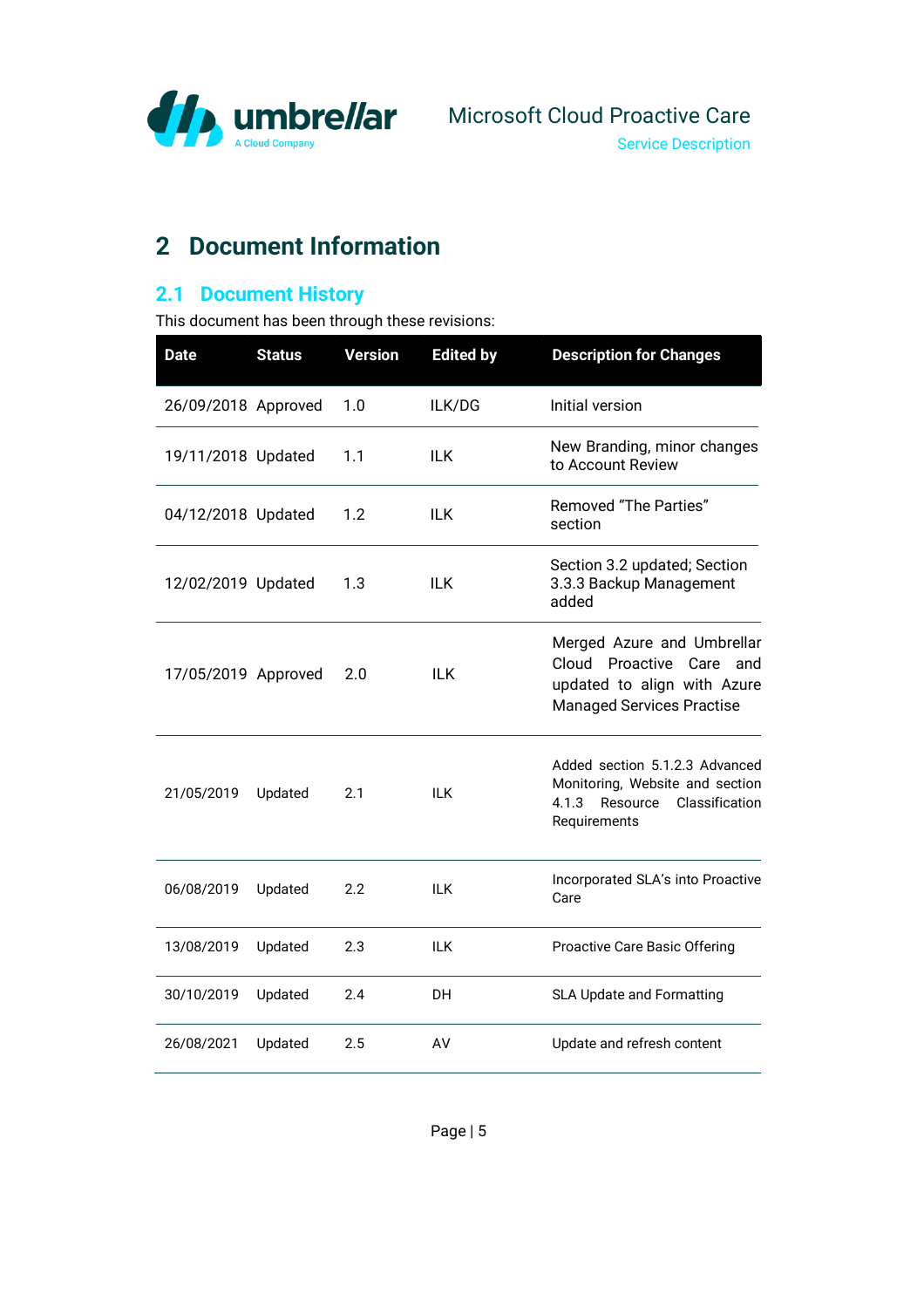

#### <span id="page-5-1"></span><span id="page-5-0"></span>**3.1 What is Microsoft Cloud Proactive Care?**

- 1. Umbrellar's Microsoft Cloud Proactive Care is a proactive service level agreement for Azure and Umbrellar Cloud powered by Azure Stack Services.
- 2. The Service Level Agreement applies on an account basis.
- 3. Microsoft Cloud Proactive Care applies on a per solution / subscription basis. A solution can include one or more subscriptions.
- 4. A server, solution or subscription can either be managed or unmanaged.

#### <span id="page-5-2"></span>**3.2 Service Levels**

**Microsoft Cloud Proactive Care Basic** is our monitoring only package for our customers that would like their service provider to monitor and attend to alerts but do not need any of the additional Managed Services offering.

**Microsoft Cloud Proactive Care Essential** is the entry level package for our customers that are interested in Microsoft Cloud Managed Services without the additional comprehensive services that the Advanced package offers.

**Microsoft Cloud Proactive Care Advanced** provides a full Managed Service experience based on Microsoft's Azure Managed Services Practice.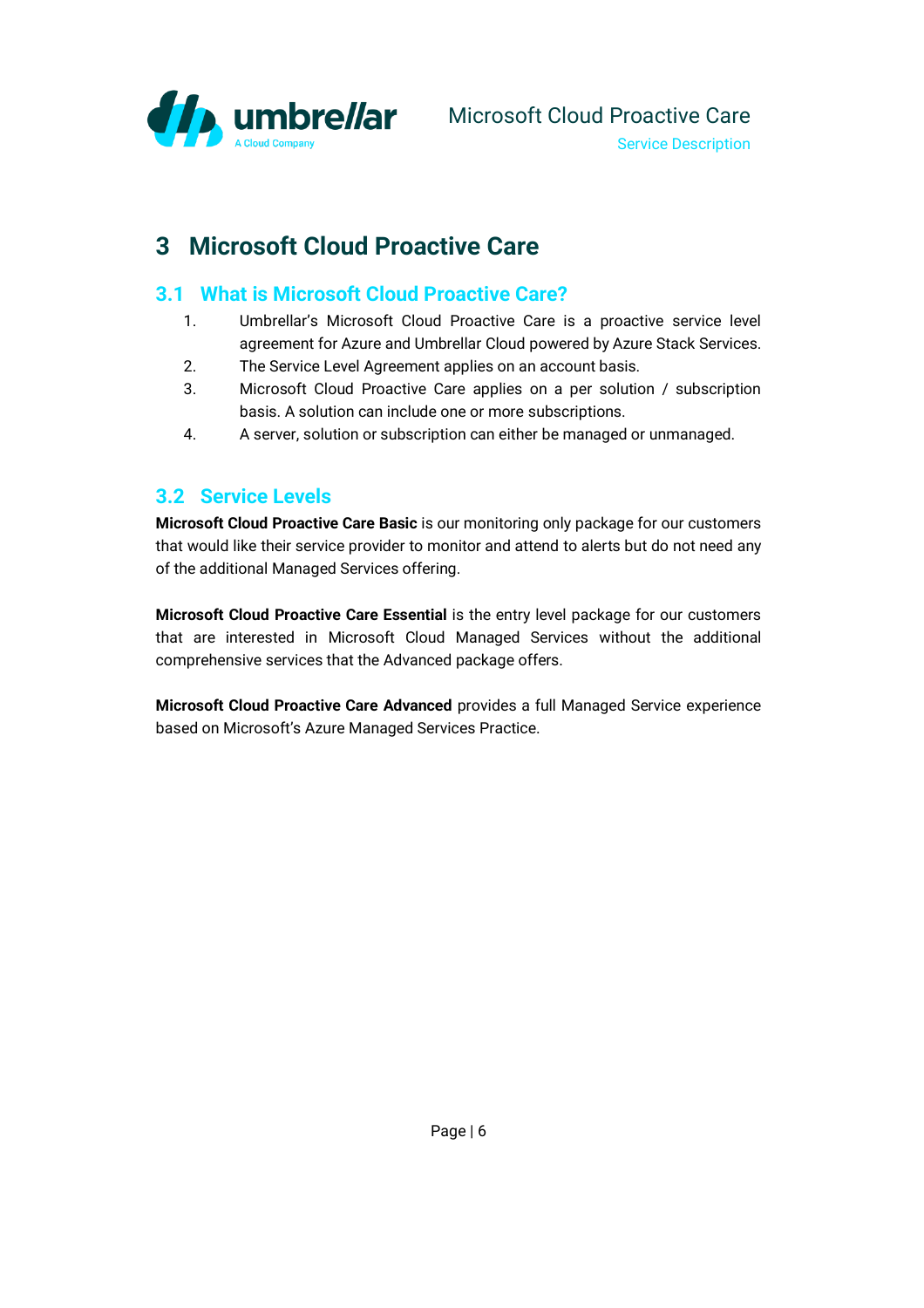

Service Description

| <b>Support Level Tasks</b>                              | <b>Basic</b>    | <b>Essential</b>                                                                                                           | <b>Advanced</b> |
|---------------------------------------------------------|-----------------|----------------------------------------------------------------------------------------------------------------------------|-----------------|
| <b>Support</b>                                          |                 |                                                                                                                            |                 |
| Umbrellar Portal and<br>Community                       |                 |                                                                                                                            |                 |
| <b>Customer Service</b>                                 |                 | <b>Business hours access to Customer Service</b>                                                                           |                 |
| <b>Technical Support</b>                                |                 | Business hours access to Support Engineers via email,<br>phone and online<br>24x7 access to Support Engineers via call-out |                 |
| Premium Support                                         | Optional        | Optional                                                                                                                   | Optional        |
| Who Can Open Cases                                      |                 | unlimited contacts / unlimited cases                                                                                       |                 |
| <b>Third-Party Software Support</b>                     | X               | Interoperability & configuration guidance<br>and troubleshooting                                                           |                 |
| Incident<br>Priority &<br>Initial<br>Response time SLAs |                 |                                                                                                                            |                 |
| <b>Managed Services Onboarding</b>                      |                 |                                                                                                                            |                 |
| Documentation                                           | X               | X                                                                                                                          |                 |
| <b>Resource Classification</b>                          |                 |                                                                                                                            |                 |
| <b>Ongoing Service Management</b>                       |                 |                                                                                                                            |                 |
| Network Management                                      | X               |                                                                                                                            |                 |
| Platform monitoring and<br>alerting                     | <b>Standard</b> | Standard                                                                                                                   | Custom          |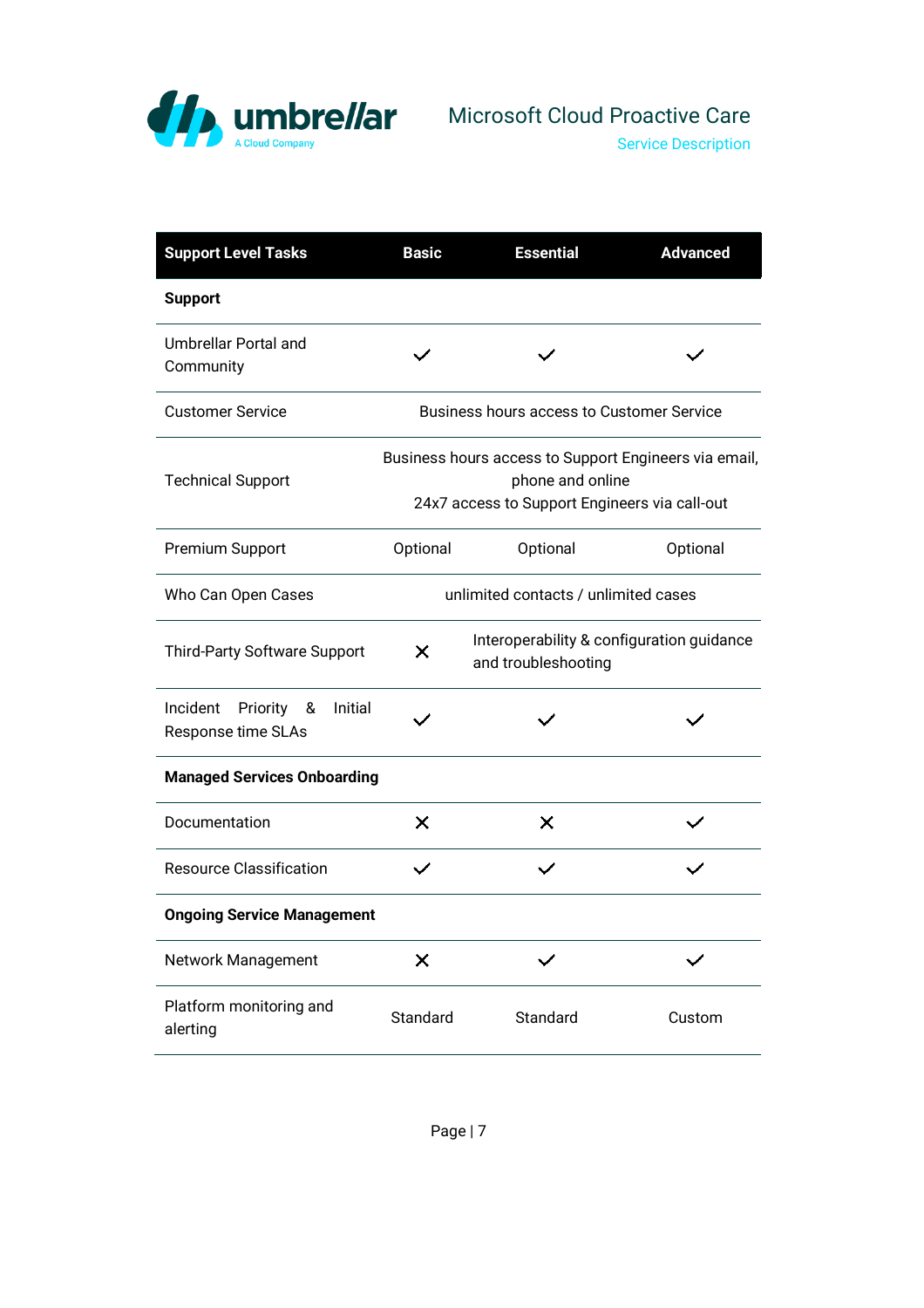

Service Description

| Virtual machine monitoring<br>and alerting     |          |           |          |
|------------------------------------------------|----------|-----------|----------|
| vCPU utilisation                               |          |           |          |
| Memory utilisation                             |          |           |          |
| Disk utilisation                               |          |           |          |
| Advanced Monitoring -<br>Application level     | X        | X         | Optional |
| Backup management<br>(monitoring & alerting)   | $\times$ |           |          |
| Backup restores                                | Optional | Optional  | Optional |
| <b>Managed Antivirus</b>                       | $\times$ | Optional  | Optional |
| Access to Umbrellar's<br>Intellectual Property | X        | X         |          |
| <b>Azure Advisor</b><br>Recommendations        | X        | X         |          |
| <b>Configuration Management</b>                | X        | ×         |          |
| Operating System patching                      | ×        | Automated | Managed  |
| Incident Management                            |          |           |          |
| <b>Change Management</b>                       |          |           |          |
| <b>Umbrellar Expertise</b>                     |          |           |          |
| Service Delivery Manager                       | ×        | ×         | Optional |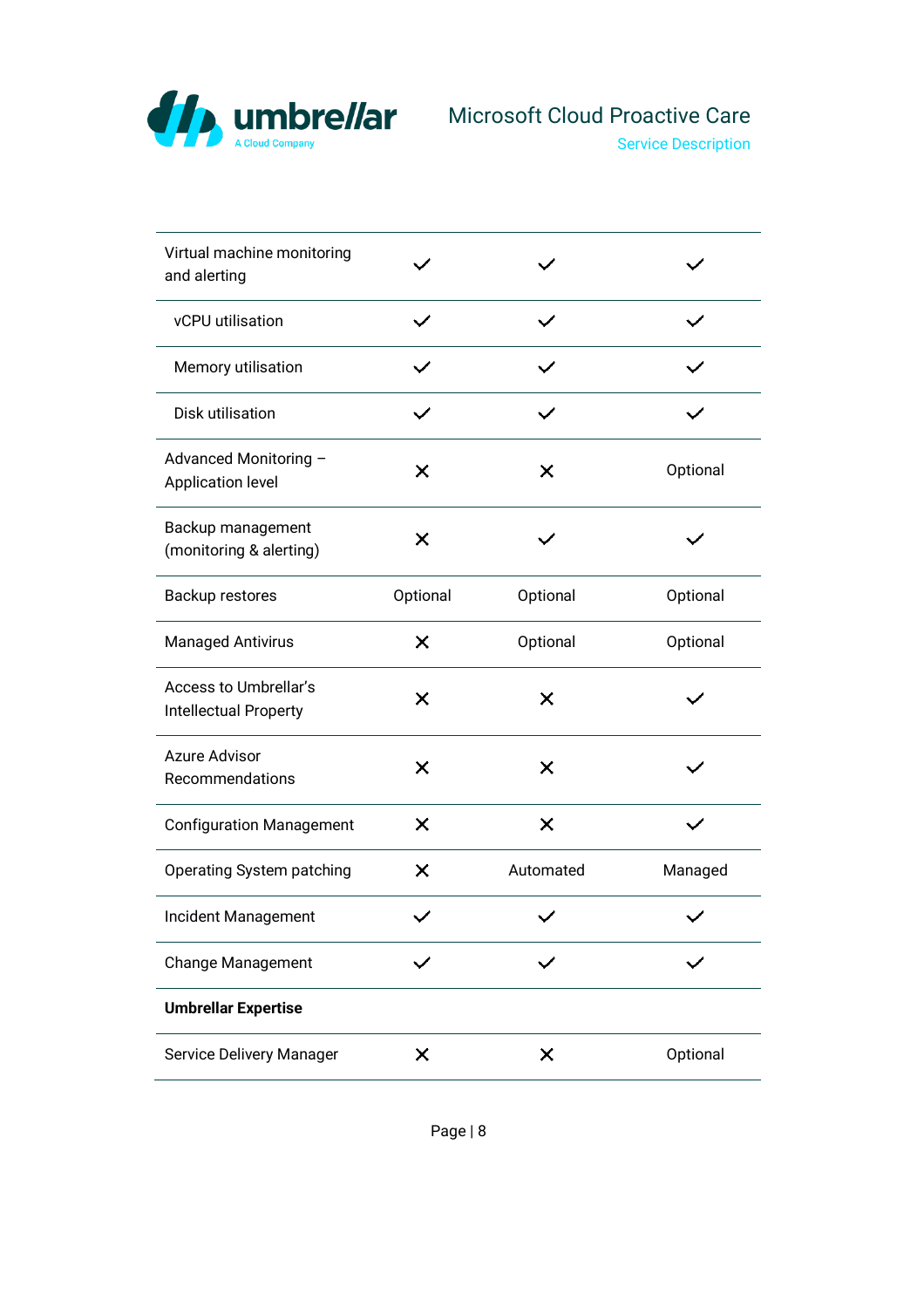

- 1. Call Out is defined as our teams being available outside of Business hours for response. Our call out team are raised by system alerting or inbound incidents being raised through available phone channels.
- 2. Umbrellar requires full access to the environment in order to provide any of the above proactive care plans.
- 3. Umbrellar will not be responsible for any changes made by the customer.
- 4. Umbrellar has to be informed of any changes made by the customer, that could affect the stability of the environment or could result in system alerts.
- 5. Configuration management covers small changes in regards to the operating system such as installing an SSL certificate or changes to the local operating system firewall.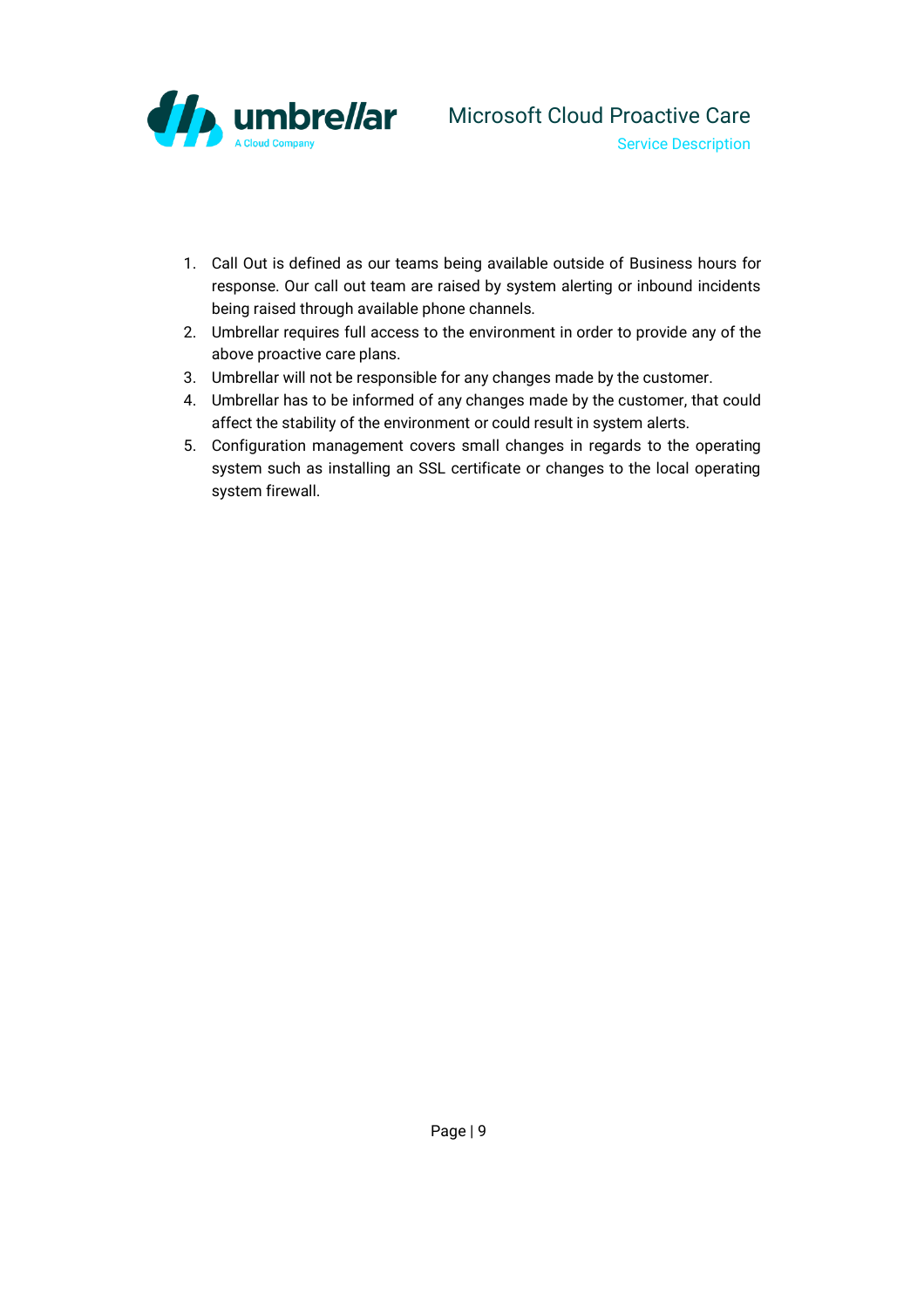

# <span id="page-9-0"></span>**4 Umbrellar Support**

#### <span id="page-9-1"></span>**4.1 Umbrellar Portal**

As an Umbrellar CSP customer, everything related to Azure subscription(s) purchased through Umbrellar can be accessed via the Umbrellar Portal [https://portal.umbrellar.com.](https://portal.umbrellar.com/)

The Umbrellar Portal provides:

- Access to manage linked azure subscription(s)
- Purchase new subscriptions and services
- Manage users and view invoices and payment history

#### <span id="page-9-2"></span>**4.2 Premier Support**

As part of signing up as an Umbrellar CSP customer, Umbrellar is the sole point of contact for supporting Umbrellar Cloud powered by Azure Stack and Azure platform. Umbrellar has a strategic relationship with Microsoft. The customer will be able to leverage this relationship for any reactive and/or proactive technical escalations to Microsoft. Umbrellar will do so on the customers behalf by leveraging Umbrellar's Microsoft Partner Premier Support agreement.

#### <span id="page-9-3"></span>4.2.1 Definition

**Advisory Service Hours (ASH)** – The customer would like to get advice from Microsoft which do not require more than 8 hours per request. E.g., architectural advice and/or questions.

**Problem Resolution Support (PRS)** – Technical escalations to Microsoft regarding an issue with Umbrellar Cloud powered by Azure Stack, Azure or Office 365 services.

**Cloud hours** – ASH and/or PRS requests which are related to Umbrellar Cloud powered by Azure Stack, Azure or Office 365 services but are not related to requests or incidents within the customer's IaaS service, e.g. requests in regards with the operating system or an application hosted on an IaaS service.

**On-Premise hours** – ASH and/or PSR requests which are related to services hosted on the customer's premises and/or are related to requests incidents within the customer's IaaS service, e.g. requests in regards with the operating system or an application hosted on an IaaS service.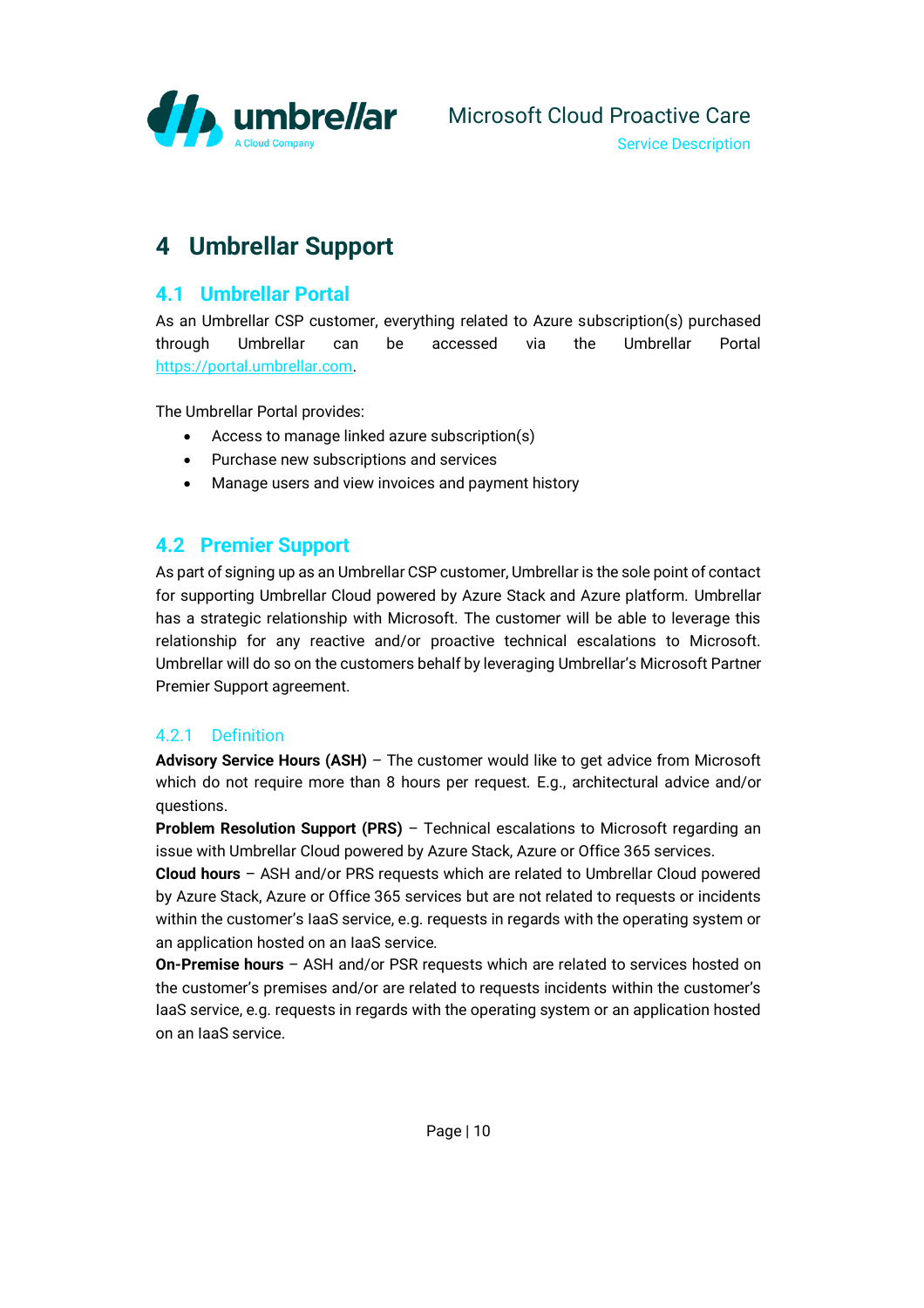

#### **4.3 Priority Levels & Response Times**

The following table sets out Umbrellar's priority level definition as well as Umbrellar and Customer expected responses.

<span id="page-10-0"></span>

| <b>Priority</b> | <b>Customer's situation</b>                                                                                                                                                                                                              | <b>Expected Umbrellar Response</b>                                                                                               | <b>Expected Customer Response</b>                                                                                                                                                                                                        |
|-----------------|------------------------------------------------------------------------------------------------------------------------------------------------------------------------------------------------------------------------------------------|----------------------------------------------------------------------------------------------------------------------------------|------------------------------------------------------------------------------------------------------------------------------------------------------------------------------------------------------------------------------------------|
| 1               | <b>Critical business impact:</b><br>Customer's business has significant loss<br>$\bullet$<br>or degradation of services<br>Needs immediate attention<br>$\bullet$                                                                        | Initial response:<br>30 minutes<br>Continuous effort all day, every day                                                          | Allocation of appropriate resources to<br>sustain continuous effort all day, every<br>day<br>Accurate contact information on case<br>owner<br><b>Expectation is that Customers notify</b><br>Umbrellar via a telephone call              |
| 2               | Moderate business impact:<br>Customer's business has moderate loss or •<br>$\bullet$<br>degradation of services, but work can<br>reasonably continue in an impaired<br>manner.<br>Needs attention within 2-4 business hours<br>$\bullet$ | Initial response:<br>30 minutes (Business Hours)<br>Business hours effort unless customer opts-<br>in for 24x7 continuous effort | Allocation of appropriate resources to<br>sustain continuous business effort unless<br>customer requests to opt-in for 24x7 then<br>appropriate resources are needed for 24/7<br>effort<br>Accurate contact information on case<br>owner |
| 3               | Minimum business impact:<br>Customer's business is substantially<br>functioning with minor or no impediments<br>of services.                                                                                                             | Initial response:<br>1 business day                                                                                              | Accurate contact information on case<br>owner                                                                                                                                                                                            |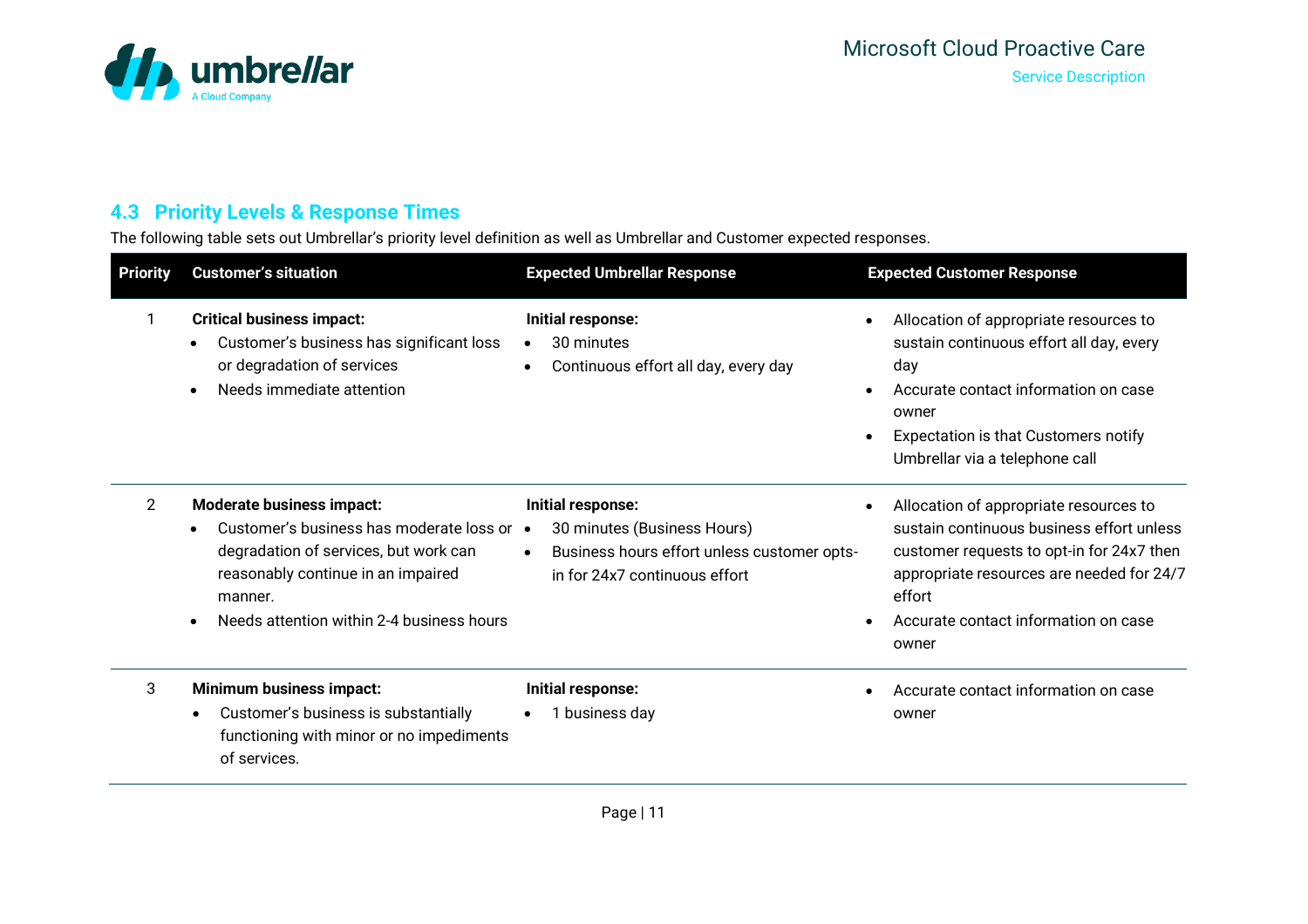

Service Description

• Needs attention within 4-8 business hours

4 • No material impact to services. E.g. MACD's

**Initial response:** 2 business days

- Accurate contact information on case owner
- Reasonable notice to Umbrellar for requests that fall in this category.

Umbrellar may (acting reasonably) reclassify any issues misclassified as falling into one of the emergency categories listed above, and such issues will not qualify for emergency treatment.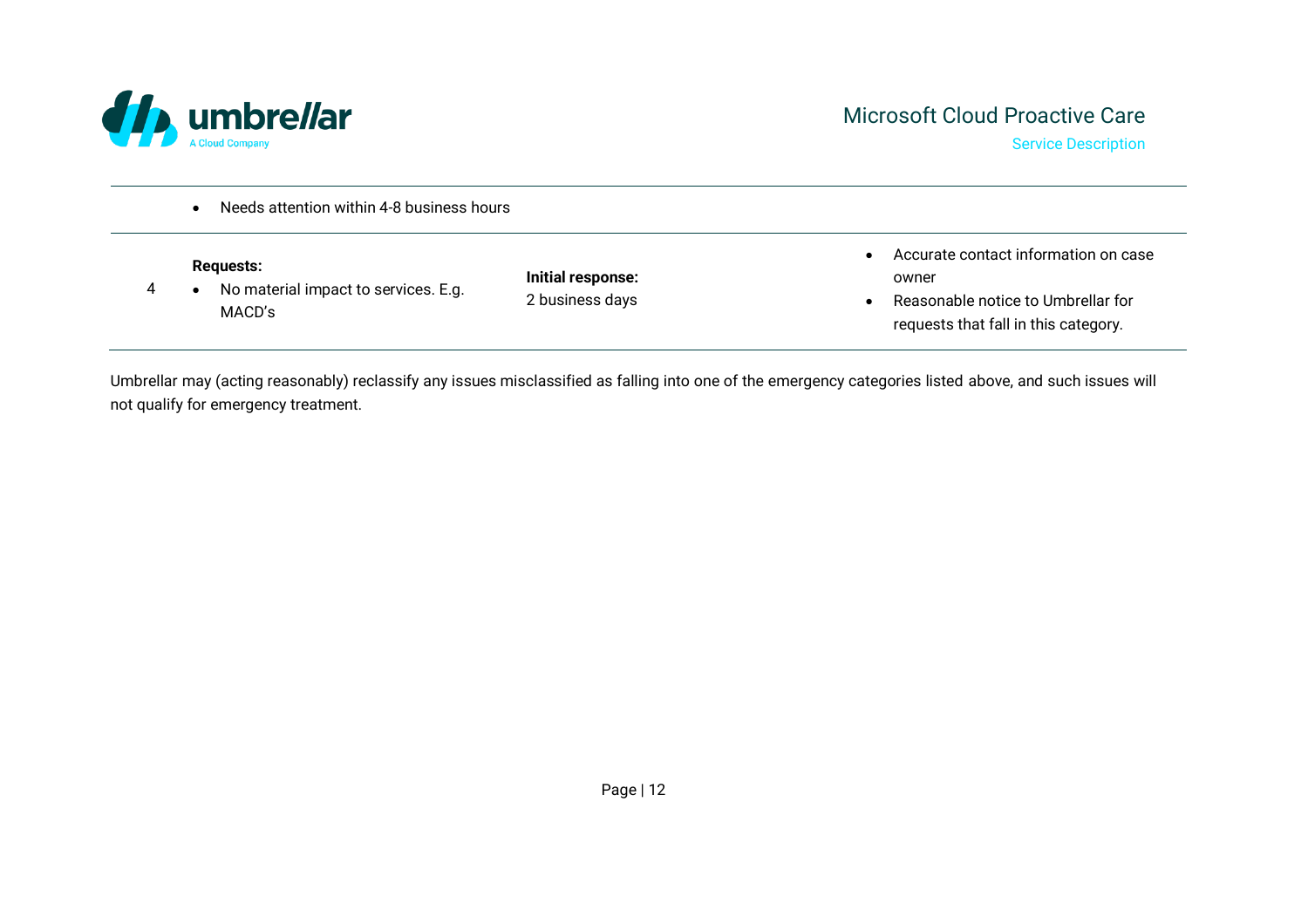

# <span id="page-12-0"></span>**5 Service Level Exclusions**

Any downtime incurred from incidents as a result of the non-recommended use of non-warranted Supported Hardware or Supported Software is excluded from the Service Level tables above.

These include but are not limited to;

- Any infrastructure component or service that has gone end of life from a vendor.
- Any infrastructure component or service that has no suitable vendor warranty applied.
- OS that are deemed outside of mainstream support by the vendor (Windows 2008 etc.)
- Unlicensed software or component.
- Any infrastructure component or service noted by Umbrellar or vendor technical resources as non-compliant.

Such infrastructure component or service will be supported under a "best efforts" basis whereby our team will react and support as stated in the agreement however will not be held by any SLA or KPI measures until such time as the hardware/software is approved to be supported under full support.

Such components or service will be noted to Umbrellar when known.

- Any downtime incurred as a result of jobs carried out during specific agreed maintenance windows are excluded from the Service Level tables above.
- Any jobs resulting from accident, negligence, abuse or misuse by the consumer of Umbrellar services are excluded from the SLA. However, Umbrellar will do everything possible to minimise and avoid unnecessary downtime during any situation of this nature. Any issues of this nature will also be reported to Umbrellar accordingly and appropriately.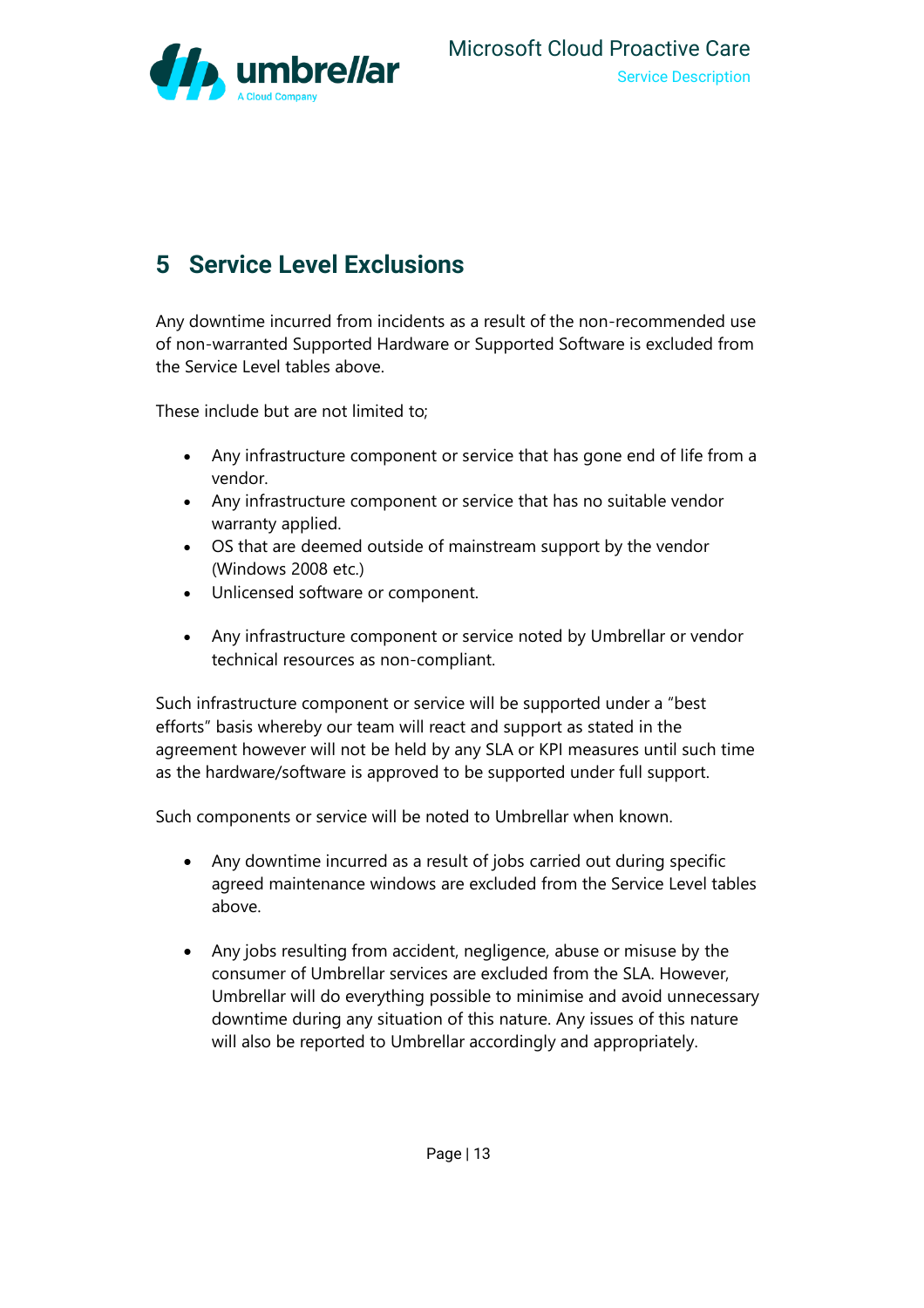

- Umbrellar cannot control the actions of any of the consumers designated 3rd parties and therefore cannot include 3rd Party jobs within our SLA terms. However, Umbrellar will do everything possible to minimise and avoid unnecessary downtime during any situation of this nature. Any significant 3rd Party issues, that result in disruption will also be reported to Umbrellar accordingly and appropriately.
- In the event of an attack of a malicious nature, e.g. if an external party initiates a "Denial of Service" or other form of disabling attack against your website, your servers, or major portions of your network, Contractor will do everything in its power to stop the attack but cannot guarantee a resolution time.
- Any Incident that requires additional information from the consumers staff or other 3rd parties and is deemed vital to carrying out a resolution/delivery of request/alert will be put on hold pending the receipt of this information. These incidents will be escalated to Umbrellar representatives before the SLA is breached.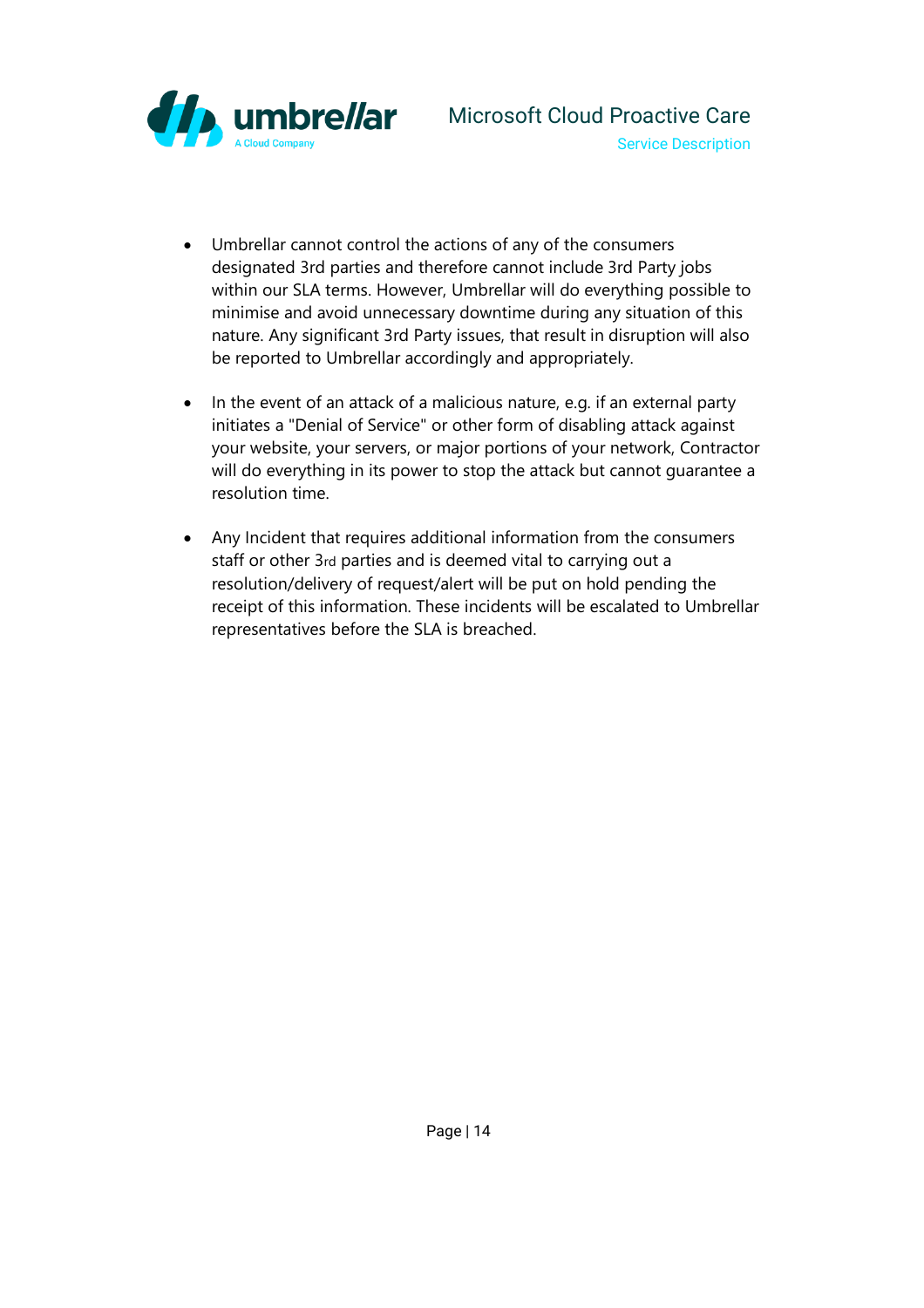

# <span id="page-14-0"></span>**6 Managed Services Onboarding**

#### <span id="page-14-1"></span>**6.1 As Built Documentation**

During the managed services onboarding, Umbrellar will work with the customer to create a customized monitoring response runbook. This runbook defines the Umbrellar Cloud Operations team's standard operating procedures for working with the customer and any authorised third party on monitoring alerts and includes custom escalation procedures in accordance with best practices. These customer runbooks are designed to present the right information at the right time to Umbrellar's success and services teams. This is important in order to respond quickly and effectively to any incidents. Providing relevant and focused documentation to Umbrellar's success and services teams helps to maintain the availability of customer solutions and keep the business impact to a minimum.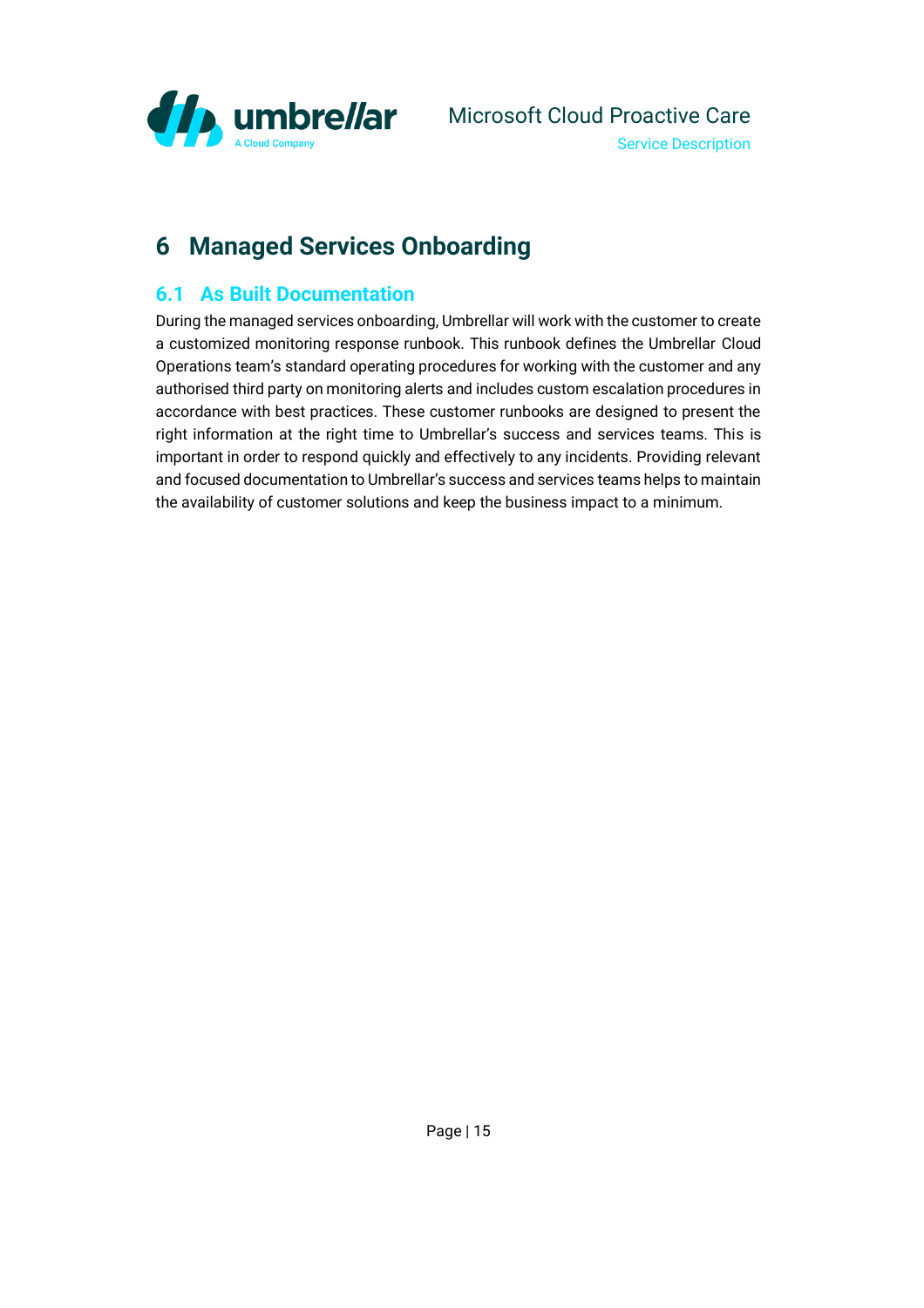

#### <span id="page-15-0"></span>**6.2 Resource Classification**

In order for Umbrellar to understand the business impact of the customer resources, Umbrellar suggests the below resource classification. Each application / virtual machine is being categorised during the onboarding to ensure the best outcome for the customer.

|                                                   | Gold                                                                  | <b>Silver</b>                                                             | <b>Bronze</b>                                                                          |
|---------------------------------------------------|-----------------------------------------------------------------------|---------------------------------------------------------------------------|----------------------------------------------------------------------------------------|
| Business Impact in<br>the event of an<br>incident | Critical                                                              | Medium                                                                    | Low                                                                                    |
| Incidents being<br>attended to                    | 24/7                                                                  | $24/7$ (P1)*<br>Business hours (P2-<br>P4)                                | <b>Business Hours</b>                                                                  |
| Suggested<br>Resource Type                        | Customer facing or<br>core Line of<br><b>Business</b><br>applications | Secondary business<br>applications (the<br>business can still<br>operate) | <b>Tertiary business</b><br>applications, UAT,<br>test and<br>development<br>resources |

\*Support will be provided but is chargeable after-hours.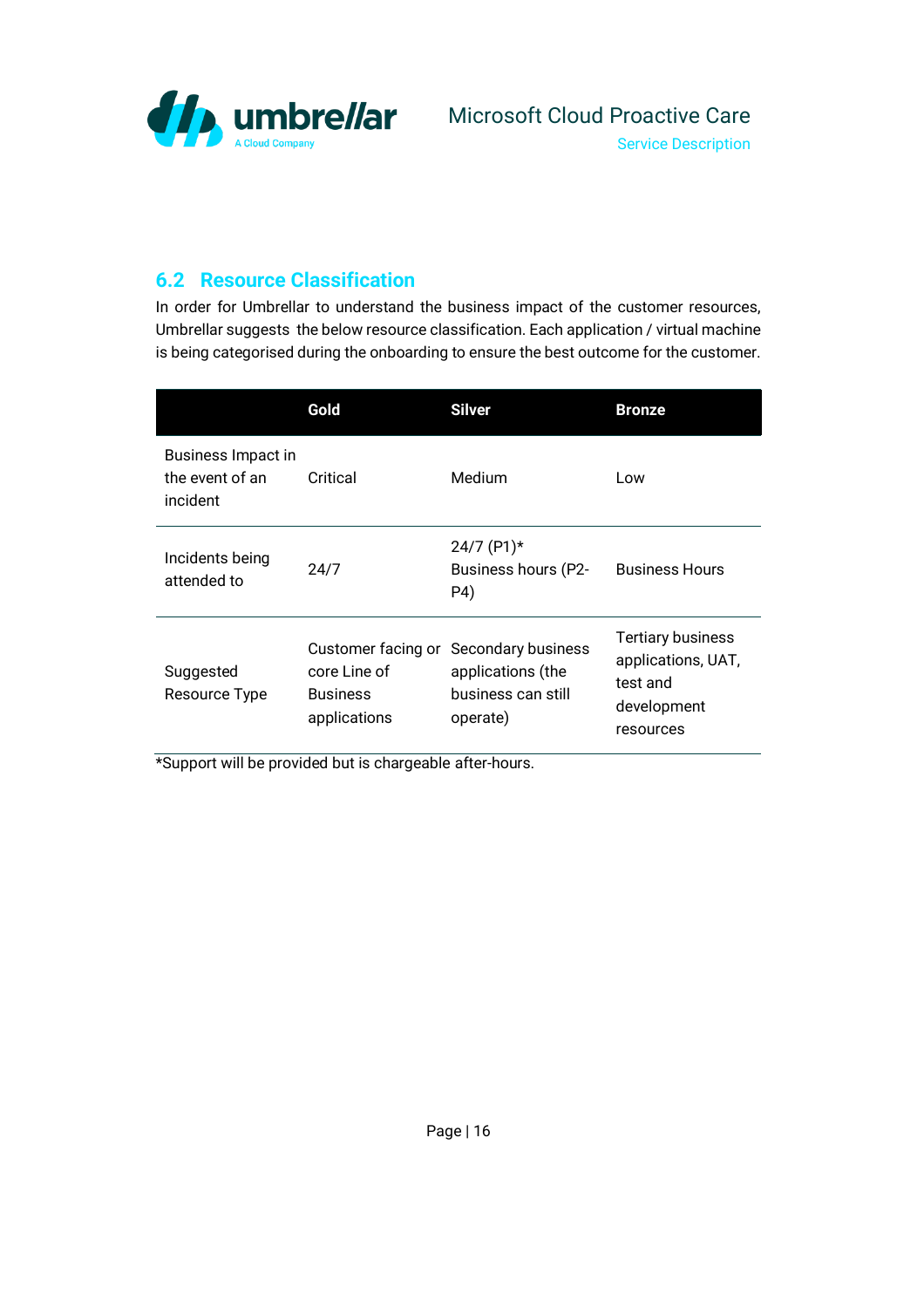

#### <span id="page-16-0"></span>6.2.1 Resource Classification Requirements

For a resource to be able to be classified as gold, silver or bronze the following requirements need to be met.

| <b>Classification</b> | <b>Requirements</b>                                                                                                                                                                       |
|-----------------------|-------------------------------------------------------------------------------------------------------------------------------------------------------------------------------------------|
| Gold                  | Inline/Snapshot based Backup<br>$\bullet$<br>Escalation support agreement with vendors, and<br>aligned Return To Operation (RTO)<br>Technology is current (within n-1 of current release) |
| Silver                | Industry standard Backup regime<br>Technology is not end-of-life<br>Technology is within a current warranty (if appropriate)<br>Vendor warranties have aligned RTO<br>$\bullet$           |
| <b>Bronze</b>         | No minimum criteria                                                                                                                                                                       |

#### <span id="page-16-1"></span>**6.3 Technical Contact**

The technical contact is our primary point of contact for all issues that may arise with your Managed Services and need to be discussed with you. This contact is also the person who can open any change requests via a support case.

#### <span id="page-16-2"></span>**6.4 Management Host**

For Proactive Care Advanced customers, Umbrellar reserves the right to require the deployment of a management virtual machine which is under control of Umbrellar configuration management. This host is used to enable secure Umbrellar remote access to the customer environment. Access is restricted to known and secured Umbrellar management endpoints using RDP or SSH. Umbrellar engineers will then access customer virtual machine using RDP or SSH from the management host. One management server will be created per region containing managed customer virtual machines.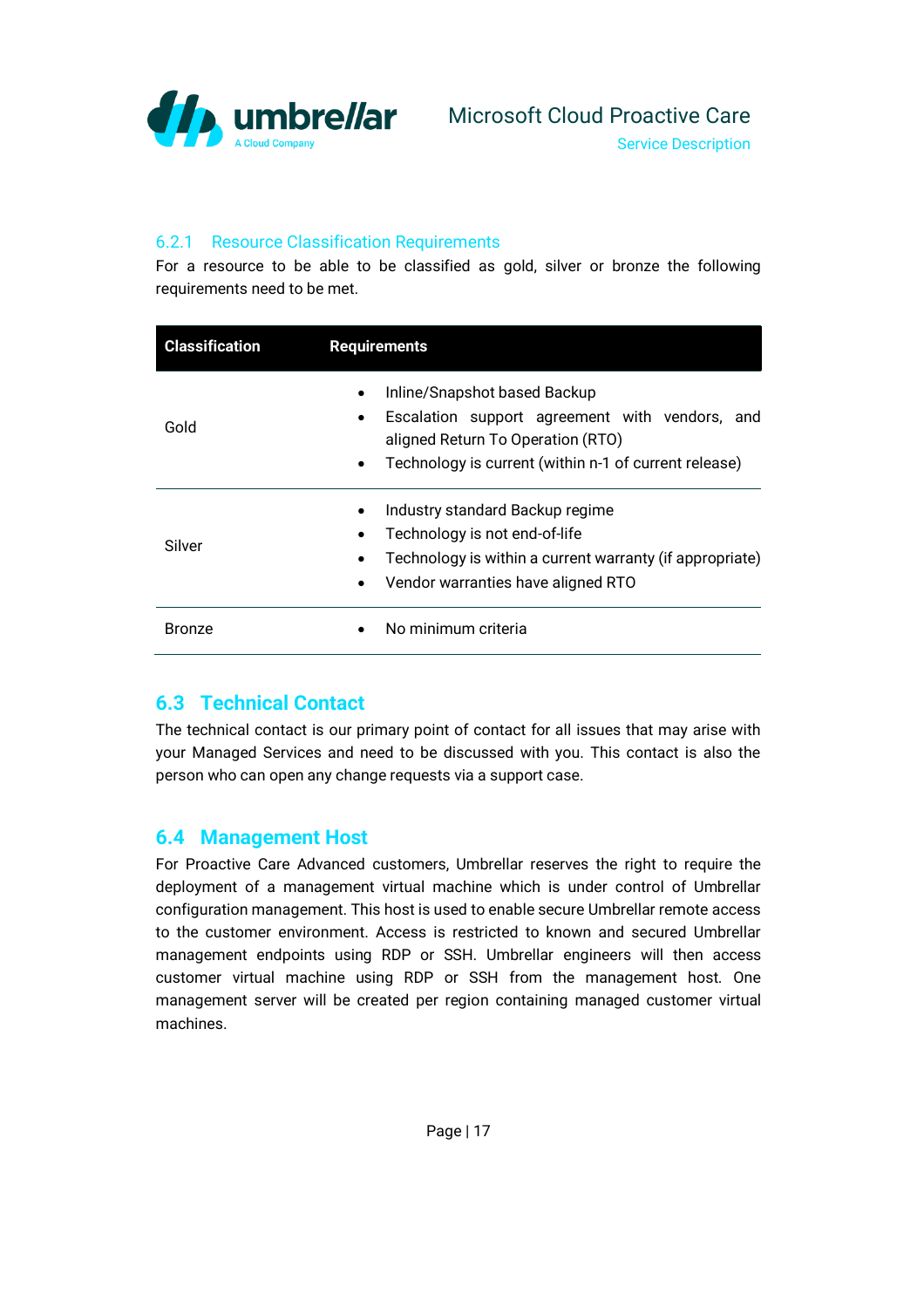

#### <span id="page-17-0"></span>**6.5 Management Tools**

Deployment of management tools required by Umbrellar to provide Operating System Support and patching are pre-approved changes and as such will be built into platform automation to be automatically deployed to any new builds/rollouts in the Microsoft Cloud infrastructure.

#### <span id="page-17-1"></span>**6.6 Service User**

For Proactive Care Advanced customers, Umbrellar reserves the right to require the customer to grant an Umbrellar service user access to the environment. If a customer requires Umbrellar to have named accounts to access the environment, additional charges may apply.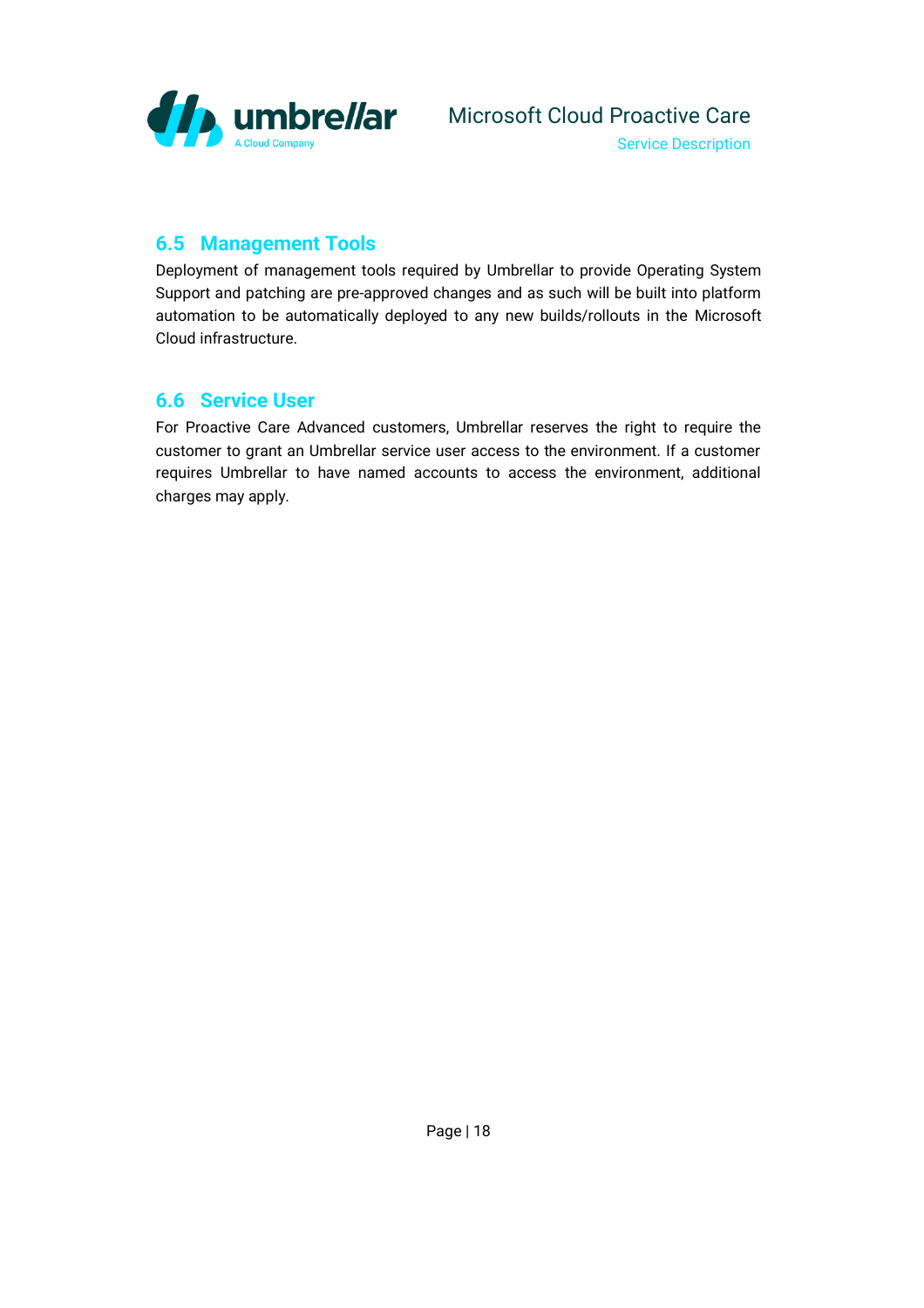

Service Description

# <span id="page-18-0"></span>**7 Ongoing Service Management**

#### <span id="page-18-1"></span>**7.1 Azure Cloud Practice leveraging DevOps Principles**

Once a customer has been onboarded to Managed Services, a pre-defined set of assets are deployed with built in automation using Azure DevOps pipelines.

This includes:

- **Automation Accounts** These are utilized to ensure deployments are consistent and are not only deployed but maintained to an agreed desired state.
- **Infrastructure** –Standardised templates are used for deployment and can be customized to the requirements of the customer. These are especially useful to stitch together multiple resources and automating the deployment as required.
- **Azure Policies** Umbrellar's deployments adhere to simple policies relevant for the monitoring solution being deployed, these are further augmented by custom policies that define a wide range of aspects. This may include allowed VM's and Storage SKU's as well as resource tagging to aid with reporting and billing.
- **Operations Management Suite (OMS) Workspace** Umbrellar has adopted a hybrid model to leverage Log Analytics. This ensures any customer data that is sensitive stays within the customer's tenancy, while only surfacing generalized data to Umbrellar's central Log Analytics workspace. A number of workspaces can be deployed depending on the customer's needs.
- **Automated OS patching** –Along with Log Analytics workspaces, Automation accounts are leveraged to run automated patching of workloads within the tenancy. This information is fed back into an OMS dashboard for visibility.
- **Monitoring Dashboards** All of the automation setup above is presented via prebuilt dashboards. Any alerts generated by the monitoring solution are configured to the customer's needs.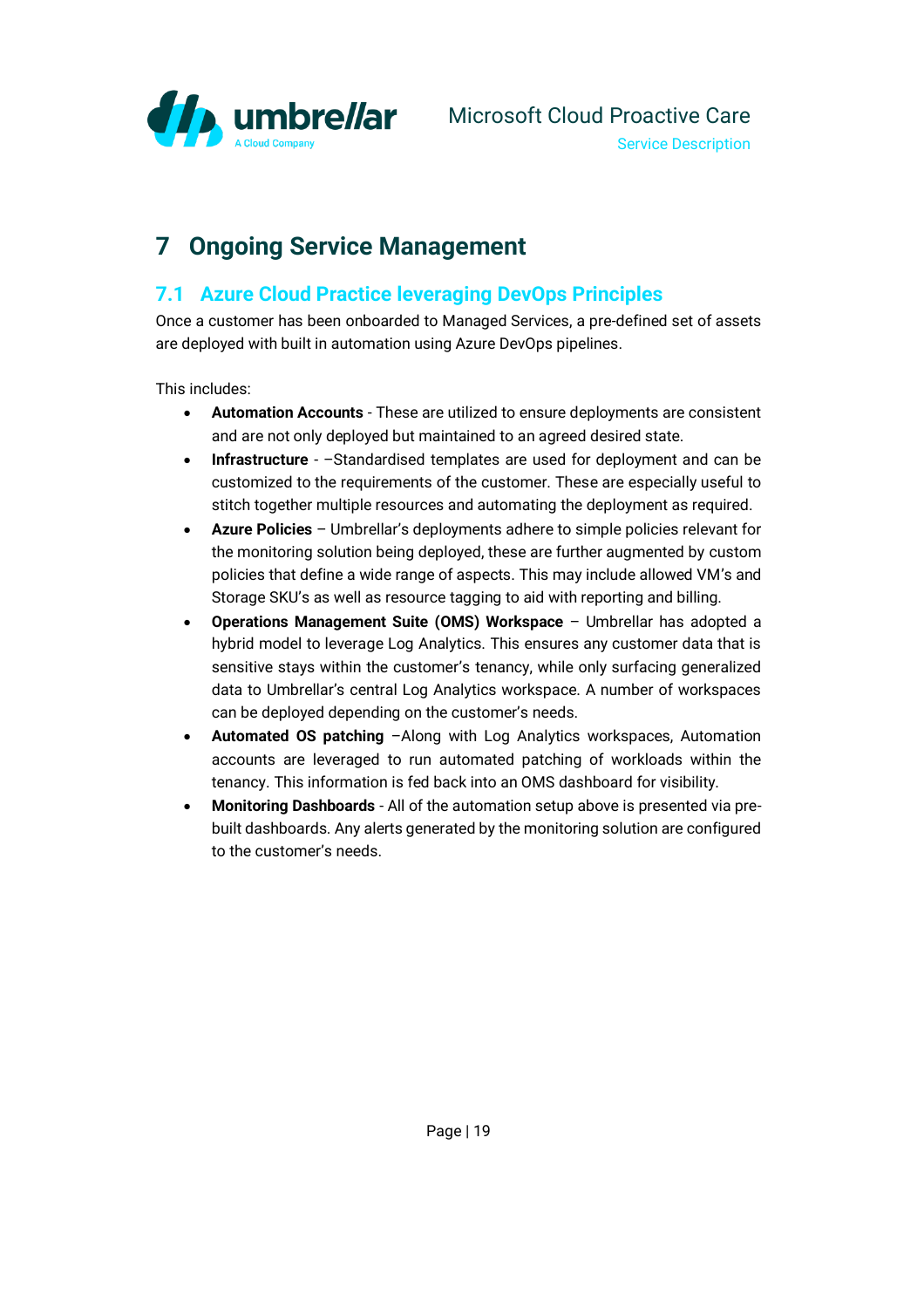Microsoft Cloud Proactive Care Service Description



#### 7.1.1 Azure DevOps Lifecycle for Support

<span id="page-19-0"></span>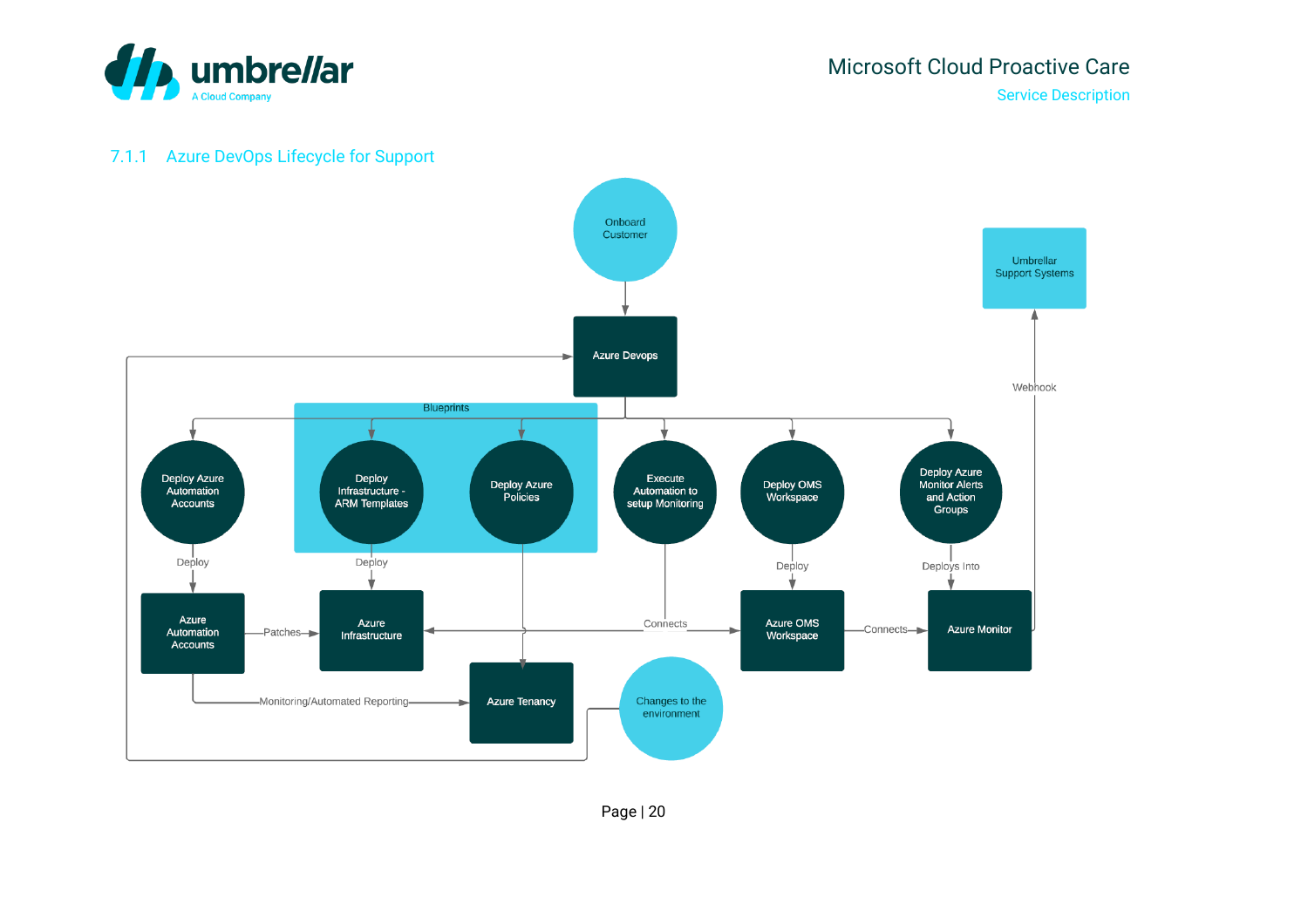

#### <span id="page-20-0"></span>7.1.2 Azure Monitoring & Alerting

Umbrellar can monitor the underlying Microsoft Cloud platform as well as individual virtual machine instances.

#### *7.1.2.1 Platform Monitoring*

Umbrellar will check and generate notifications for, platform-related events such as service or region incidents on public Azure.

#### *7.1.2.2 Environment Monitoring*

Umbrellar will work with the customer to implement and configure monitoring for services under scope of management.

**Essential** monitoring will include monitoring and alerting for CPU, Memory and Disk utilisation and backup status.

**Advanced** monitoring will include monitoring and alerting for CPU, Memory and Disk utilisation and backup status. Additionally, specific monitors and alerts for PaaS services will be implemented upon agreement with the customer.

#### *7.1.2.3 Advanced Monitoring*

Advanced customers have the ability to purchase additional application endpoint monitoring. Umbrellar will monitor agreed application endpoints to ensure the application is accessible from the internet. Umbrellar will carry out pre-approved remediation checks, if agreed during the Managed Services onboarding, before alerting the customer.

#### *7.1.2.4 Backup Management*

Umbrellar will monitor backups 24/7 and attend to any backup alerts and change management requests during business hours. Data restoration requests are not included in the Proactive Care plan and are subject to additional charges as per Umbrellar's published rates unless superseded by a customer specific Managed Services Agreement. The customer may request to restore data (file level or full server instance) by submitting a service request.

The customer acknowledges that Umbrellar shall not be held responsible or liable for the validity or quality of such data contained within the backup.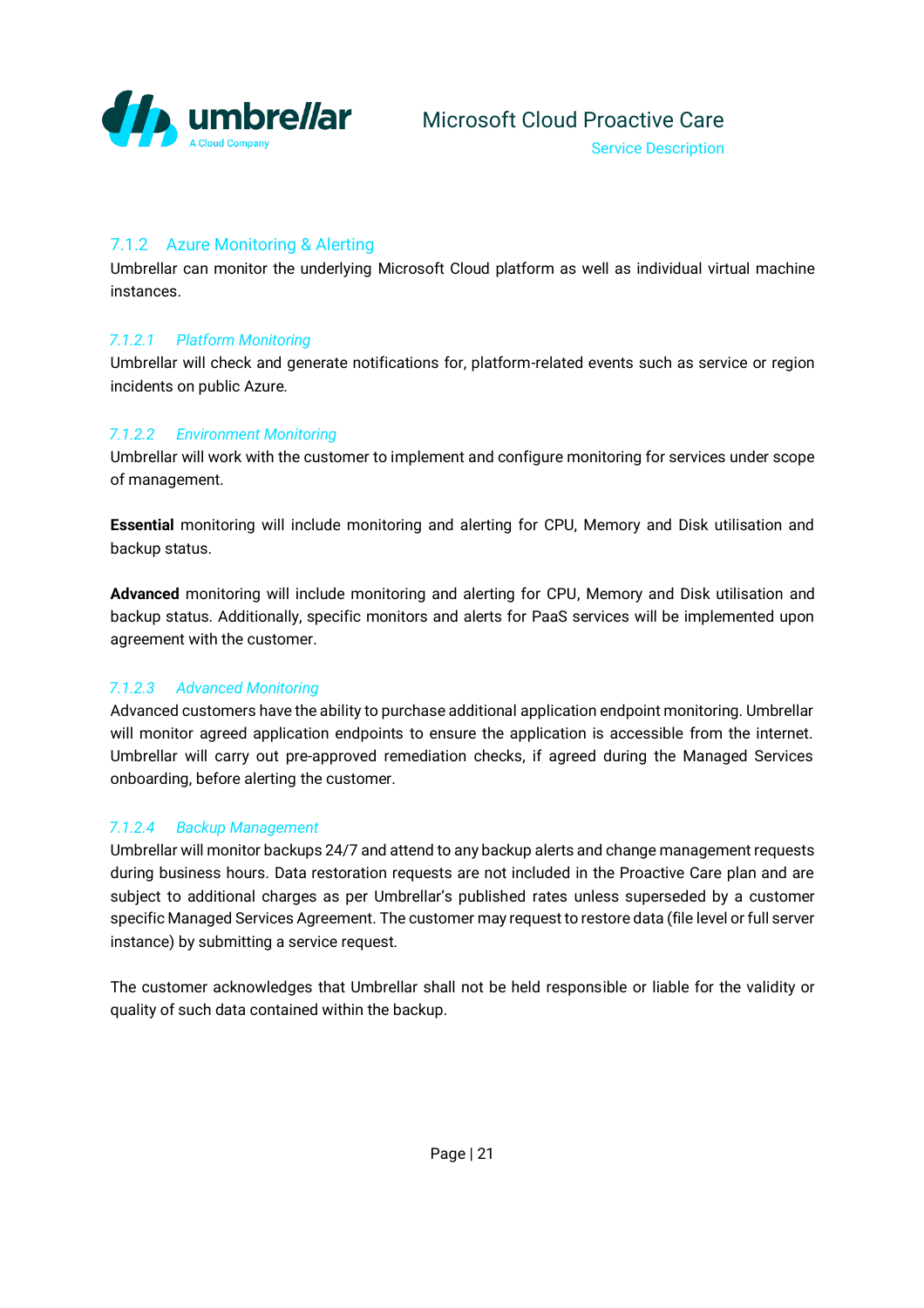

#### <span id="page-21-0"></span>**7.2 Antivirus**

Customers have the option to subscribe to Umbrellar's Proactive Care Managed Antivirus service.

#### <span id="page-21-1"></span>**7.3 ARM Template Library**

Umbrellar has a number of proprietary and best-practice templates that will be available to Proactive Advanced customers as well as access to custom template specific for the customer. Templates can be created during a project or through Professional Services.

#### <span id="page-21-2"></span>**7.4 Azure Advisor Recommendations**

Umbrellar team work on recommendations and intelligence provided covering areas such as Cost Management, Security and other operational intelligence.

#### <span id="page-21-3"></span>**7.5 Configuration Management**

Umbrellar will assist and manage configuration and modification of Azure and/or Umbrellar Cloud resources. This may include subscription level actions such as configuring Role Based Access Control (RBAC), Resource Group advise and creation as well as resource actions such as updating of network security groups, resizing of instances, establishment of site-to-site VPN tunnels and configuration changes for the virtual machine operating system (IaaS VM).

#### <span id="page-21-4"></span>**7.6 End-of-Life Support**

Umbrellar will provide management services up to the date of the operating system going end-of-life. After the end-of-life date any provided services are on a best effort basis and Umbrellar will not guarantee any SLA's. Additional charges may apply upon end-of-life of the operating system.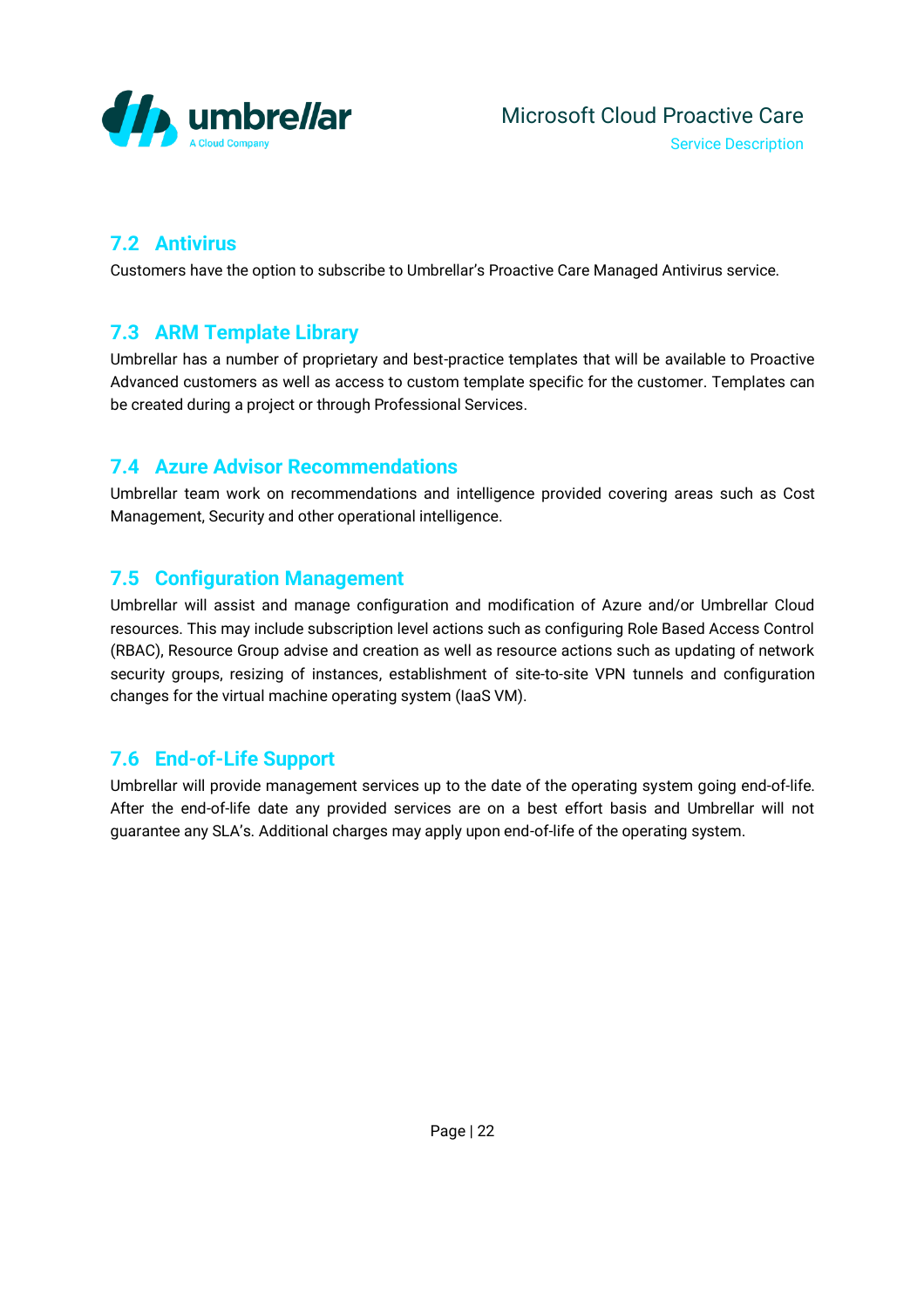

#### <span id="page-22-0"></span>**7.7 Operating System Patching**

Umbrellar will apply operating system updates in line with the patching process and schedule defined within this document. Umbrellar will ensure the updates are applied in line with vendor recommendations. Patching will end, if the installed operating system is end of life. Umbrellar will not patch customer applications or other 3<sup>rd</sup> party software as part of this service.

#### <span id="page-22-1"></span>7.7.1 Windows based operating system Patching

- 1. Any available updates from the Microsoft Update Catalogue relevant to the installed operating system.
- 2. Any available updates from the Microsoft Update Catalogue for other installed Microsoft products if the option "Give me updates for other Microsoft products when I update Windows" is enabled. This will be discovered during the managed services onboarding.

#### <span id="page-22-2"></span>7.7.2 Linux based operating system Patching

1. Security updates and minor version updates for any operating system packages with dependencies as required.

#### <span id="page-22-3"></span>7.7.3 Maintenance

Umbrellar will undertake Managed Patching that may require an interruption to the Service during specified periods. Umbrellar will work with the customer to agree a patching schedule during the managed services onboarding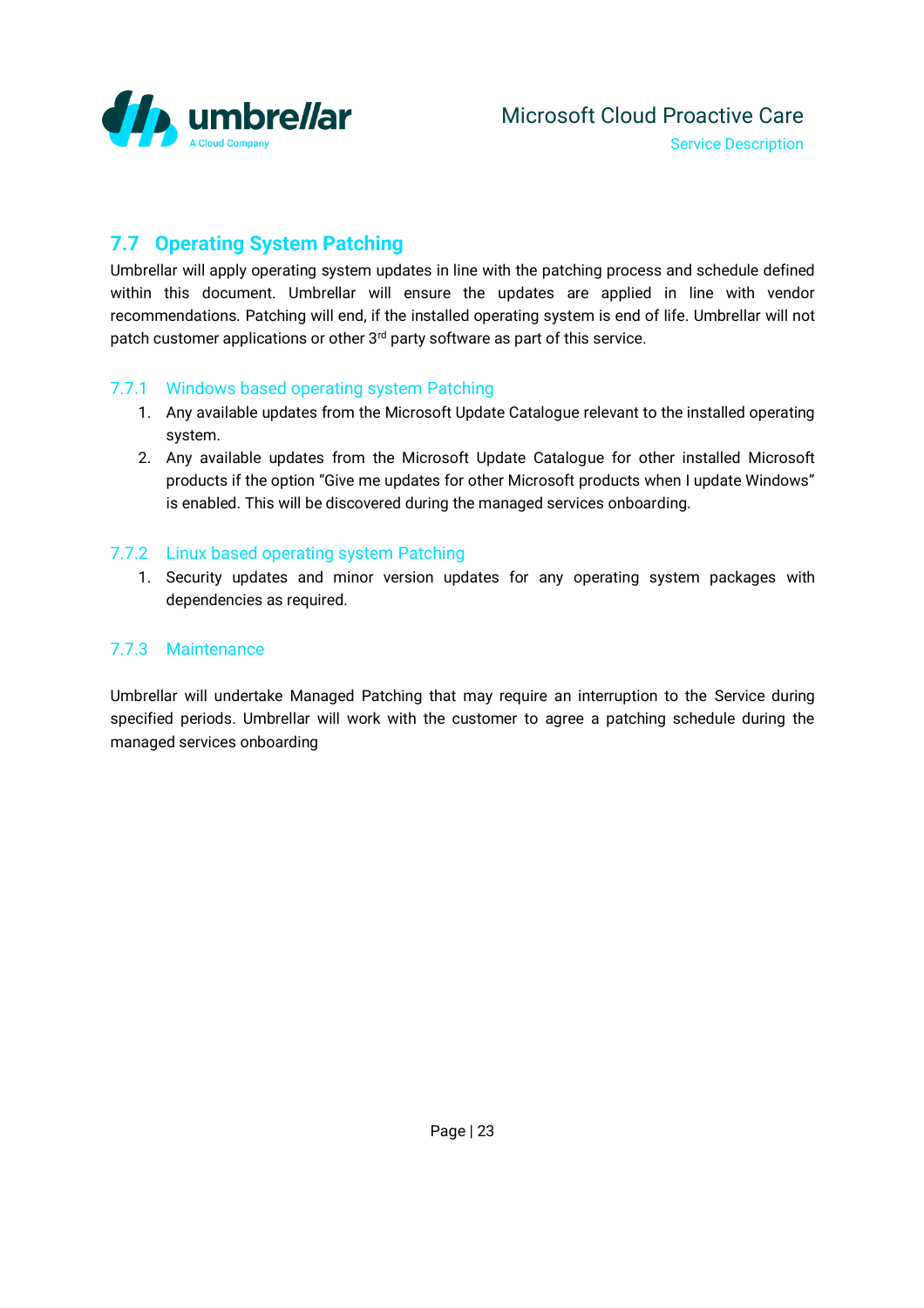

#### <span id="page-23-0"></span>**7.8 Incident Management**

Incident management refers to the management of incidents where restoration of the services is the primary objective.

- 1. Umbrellar applies a consistent approach to all incidents as per Umbrellar's standard operating plan, except where a customer specific approach has been previously agreed with the customer and documented in the customer as built documentation. Incidents can only be initiated by:
	- a. Authorised technical contacts on the customer account. This can be a customer employee and/or a 3<sup>rd</sup> party contact.
	- b. Umbrellar employees
	- c. Monitoring management tools
- 2. The Umbrellar Support team will investigate the incident in accordance with your purchased Cloud Care plan, once the case has been logged.
- 3. Umbrellar will communicate with the customer and  $3<sup>rd</sup>$  parties, named and authorised by the customer, where and as needed to resolve the incident.
- 4. If an Umbrellar Engineer requires assistance to resolve an incident that is outside of scope of Umbrellar standard manages service support, Umbrellar will engage with 3rd party vendors to seek resolution. Authorisation for 3<sup>rd</sup> party engagement may be sought out as required.
- 5. Corrective action in the for of a Post Incident Review (PIR) will be supplied for Priority 1 critical service impacting event and will include engagement with other parties as required.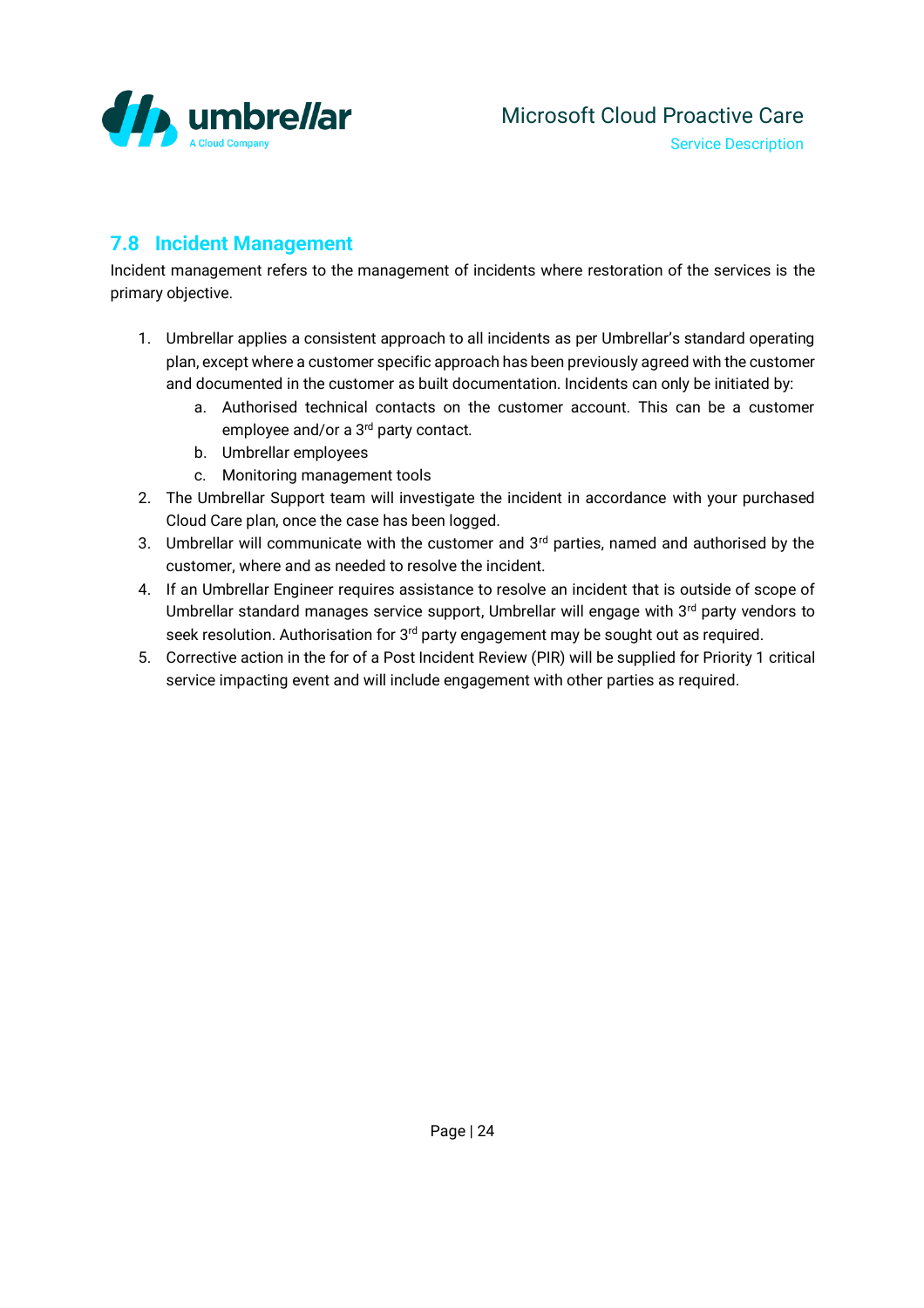

#### <span id="page-24-0"></span>**7.9 Change Management**

- 1. Change management includes a standardized set of procedures that enables Umbrellar to deliver efficient and prompt handling of all changes in an organized manner to help ensure minimum impact on the customer services.
- 2. For any change requests raised by the customer, the customer has to use the Umbrellar RFC template, which will be provided during the onboarding phase.
- 3. Umbrellar will raise a case, accessible via the Umbrellar Community, that are owned or initiated by Umbrellar. Customers can raise a case for situations where Umbrellar support is required for any changes owned and initiated by such customer.
- 4. All changes will be managed through the Umbrellar case and change management systems. This supports long-term tracking of all information and the best delivery of services through the various lifecycle processes of deployment, change management, incident management, etc.
- 5. Umbrellar will organize the best suited engineer, with experience in the specific change, to manage the change as scheduled, keeping the customer fully informed on progress.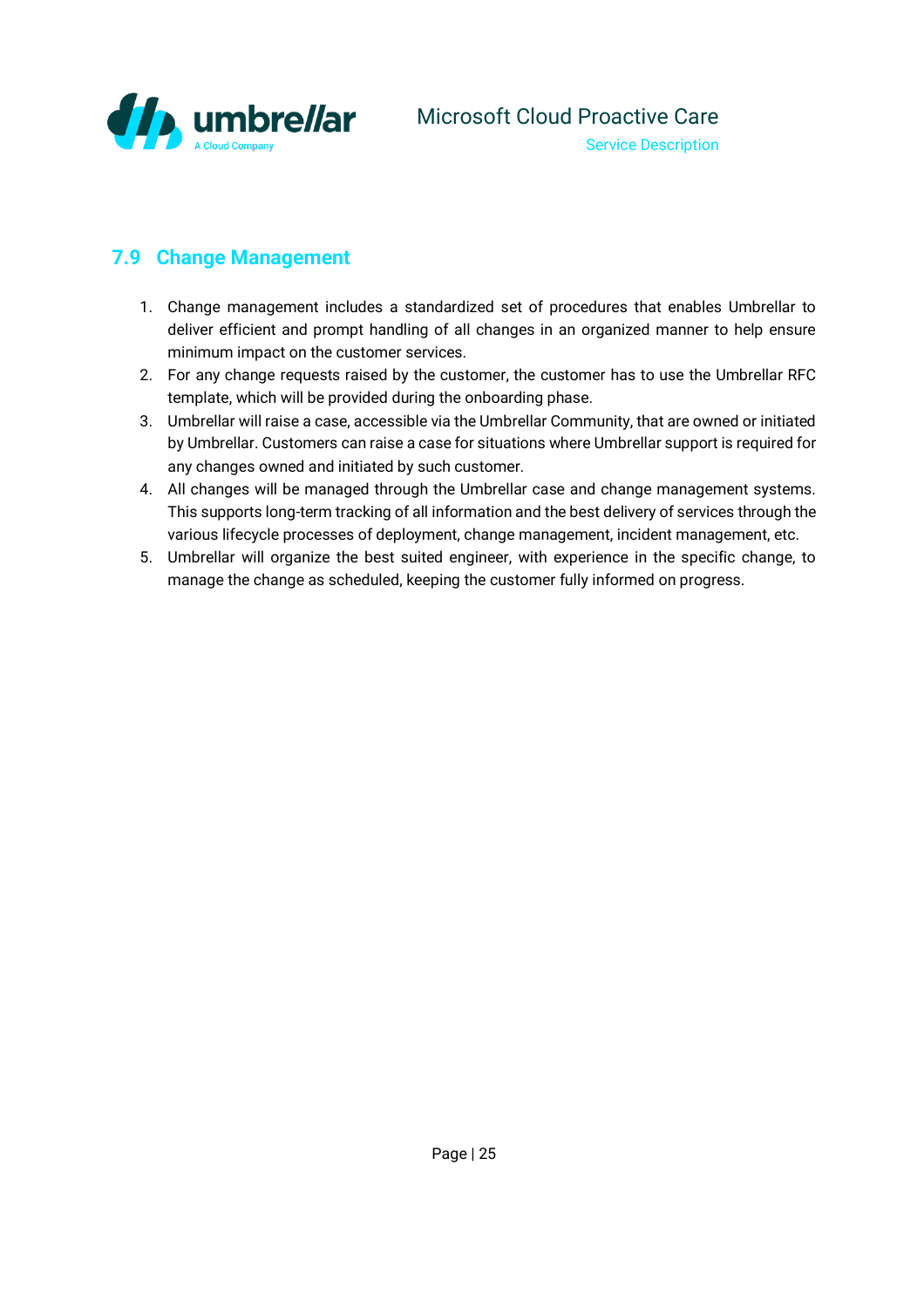

# <span id="page-25-0"></span>**8 Umbrellar Expertise**

#### <span id="page-25-1"></span>**8.1 Third-Party engagements**

Umbrellar will also work with any third-parties nominated by the customer. As part of the managed services onboarding, Umbrellar will work with the customer to establish and document the level of engagement with any third-parties.

#### <span id="page-25-2"></span>**8.2 Service Delivery Manager (SDM)**

The SDM is an optional shared resource available to Proactive Care Advanced customers. The SDM will provide monthly reviews in order to analyse the performance of a customer's Azure and/or Umbrellar Cloud environment and provide recommendations for optimizations. This includes recommendations around the use of various types of resources, root causes of alerts and investigation for service improvements. The review will be based on the following agenda:

- Support Cases
- Alert trends
- SLA Measurement
- Cost Optimization
- Service Improvements and recommendations

#### <span id="page-25-3"></span>**8.3 Architectural Guidance**

Under this agreement, customers can have access to Umbrellar Architectural expertise. Where required, Umbrellar will leverage our partner ecosystem to provide best of breed architectural services including Microsoft Architectural services. Additional costs will apply, and these engagements will be managed under separate engagement documents.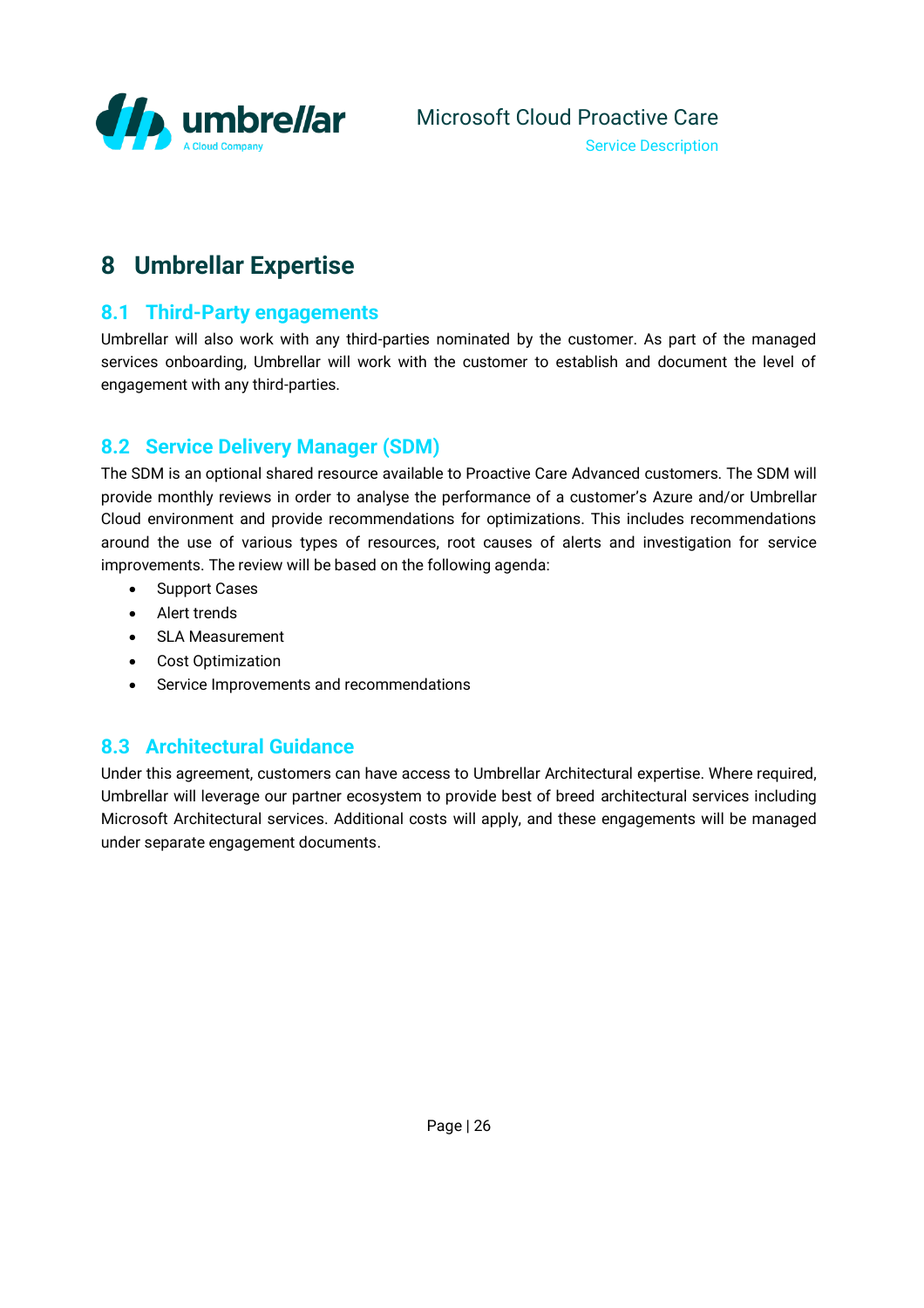

# <span id="page-26-0"></span>**8.4 Additional Professional Services**

| <b>Services</b>                      | <b>Professional Service</b> | <b>Pricing Model</b>              |
|--------------------------------------|-----------------------------|-----------------------------------|
| <b>Detailed Solution Design</b>      |                             | <b>Professional Services Fees</b> |
| <b>Migration Assistance</b>          |                             | <b>Professional Services Fees</b> |
| Deployments                          |                             | <b>Professional Services Fees</b> |
| Architecture Guidance                |                             | <b>Professional Services Fees</b> |
| Workshops (e.g. Dev Ops<br>training) |                             | <b>Professional Services Fees</b> |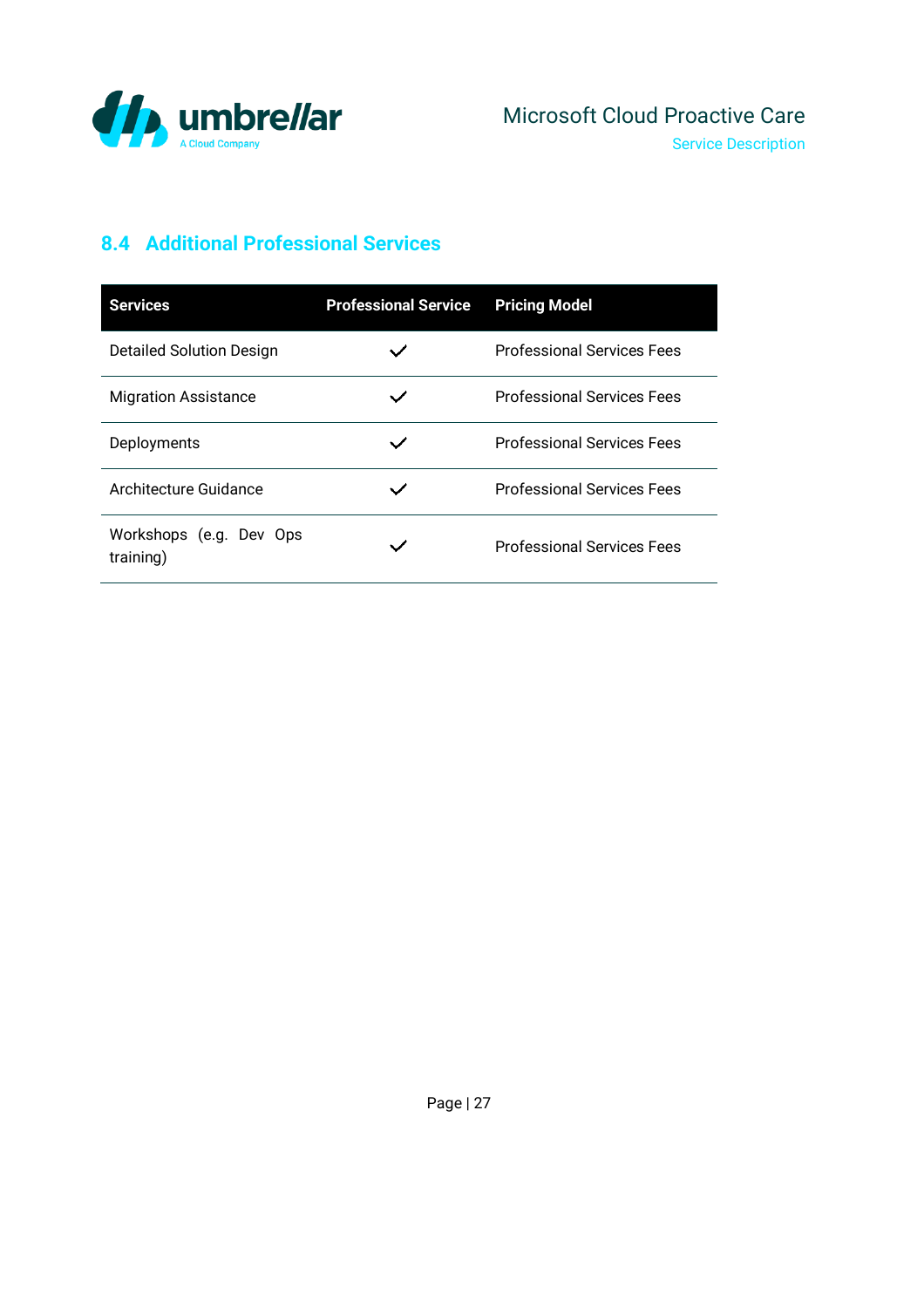

# <span id="page-27-0"></span>**9 Appendix**

# <span id="page-27-1"></span>**9.1 Roles and Responsibilities**

| <b>Service Level Tasks</b>                                                     | <b>Umbrellar</b> | <b>Customer</b> |
|--------------------------------------------------------------------------------|------------------|-----------------|
| <b>Support and Subscription Management</b>                                     |                  |                 |
| Provide named technical contact                                                | C/I              | R/A             |
| Keep technical contact up-to-date                                              | C/I              | R/A             |
| Purchase and maintain Cloud Care Package                                       | C/I              | R/A             |
| Purchase subscriptions in the Umbrellar Portal                                 | C/I              | R/A             |
| Grant Umbrellar tenant/subscription/resource access                            | C/I              | R/A             |
| <b>Monitoring</b>                                                              |                  |                 |
| Provide monitoring alerting response based on purchased<br>Proactive Care plan | R/A              | C/I             |
| Configure standard monitoring alerting                                         | R/A              | C/I             |
| Custom event logging and alerting                                              | R/C              | A               |
| <b>Operating System</b>                                                        |                  |                 |
| Break-fix and troubleshooting                                                  | R/A              | C/I             |
| <b>Configuration Management</b>                                                | R/C              | A               |
| <b>Patching</b>                                                                |                  |                 |
| Patching Windows based operating system during agreed<br>Patching Window       | R/A              | C/I             |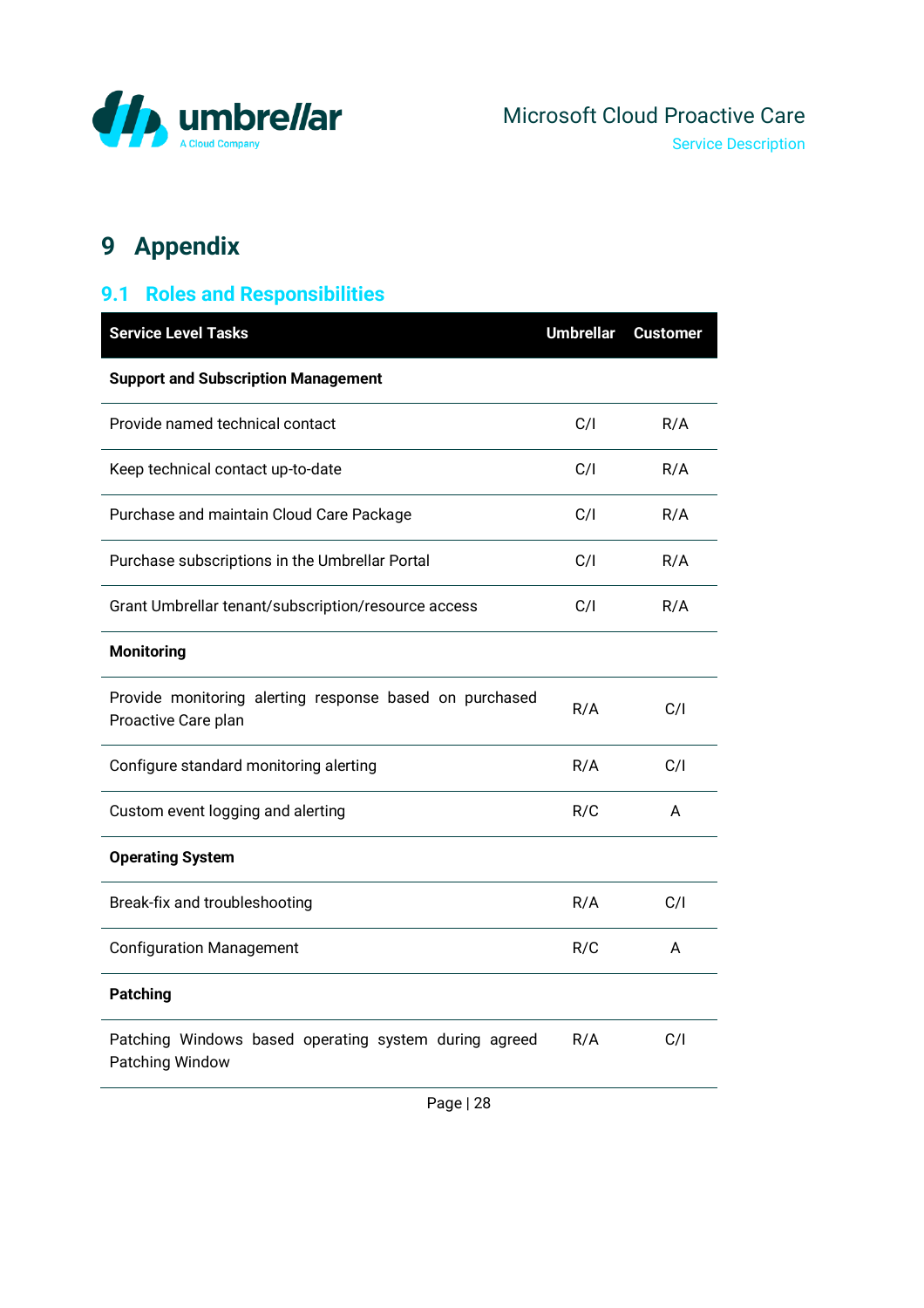

| Patching Linux based operating system during agreed<br>Patching Window                                                                       | R/A | C/I |
|----------------------------------------------------------------------------------------------------------------------------------------------|-----|-----|
| Install agent for patching                                                                                                                   | R/A | C/I |
| Apply any major software version updates including but not<br>limited to Microsoft SQL, MySQL, PHP, NGINX, IIS                               | C/I | R/A |
| Keep Application up-to-date                                                                                                                  | I   | R/A |
| Provide and maintain pre and post patching checks (if<br>required)                                                                           | C/I | R/A |
| Provide and maintain server patching order (if required)                                                                                     | C/I | R/A |
| Provide and maintain Umbrellar's access to the server's<br>operating<br>system for<br>patching<br>related<br>tasks<br>and<br>troubleshooting | C/I | R/A |
| <b>User Management</b>                                                                                                                       |     |     |
| Create and manage new users and groups                                                                                                       | I   | R/A |
| <b>Application Administration</b>                                                                                                            |     |     |
| Web Server Administration (Apache, IIS, NGINX PHP)                                                                                           | C   | R/A |
| Web Server Configuration (Apache, IIS, NGINX PHP)                                                                                            | R/C | R/A |
| Database Server Administration (MSSQL, MySQL)                                                                                                | C   | R/A |
| Database Server Configuration (MSSQL, MySQL)                                                                                                 | R/C | R/A |
| Any 3rd party application (Installation, configuration and administration)                                                                   | I   | R/A |
| Purchasing and maintaining SSL certificates                                                                                                  |     |     |

Page | 29